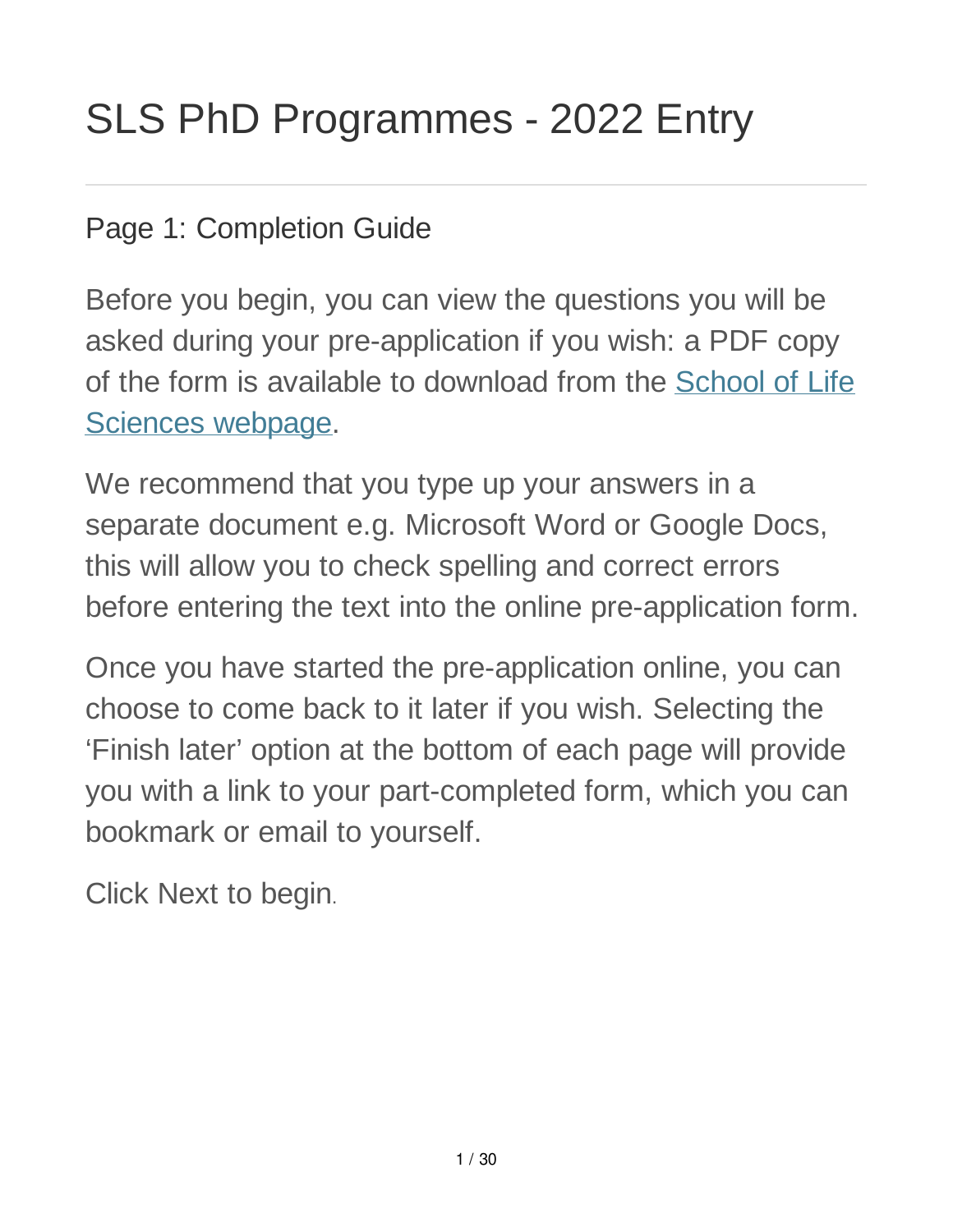# Page 2: Privacy Notice

### **University of Dundee - Information Governance – Data Protection**

### **Privacy Notice – Pre-applications for PhD programmes administered by the School of Life Sciences**

#### **How we use your information**

This privacy notice sets out how the University of Dundee collects, uses and protects any information that you give us during the course of submitting a pre-application for a PhD within the School of Life Sciences at the University of Dundee and the subsequent processing and assessment of your application.

Your personal data is used to:

- consider and evaluate your application for a PhD Studentship;

- contact you with any questions we may have, to offer you an interview or correspond with you concerning your application;

-engage with you and send you information on the University, the city and the experience of studying here to help you when making your decision on your future studies and place of study;

- contact you to request feedback regarding your experience with us as an applicant.

- to comply with Equality and Diversity reporting requirements of our funders and to ensure that we maintain our commitment to inclusive recruitment.

Contact methods include sending you messages by email. We will also telephone you where appropriate.

If you are successful in being offered a place on one of our programmes, we will ask you to make a formal application to the University, currently made using UCAS. Privacy statement applied to formal applications can be viewed here.

For unsuccessful applicants, your data will be kept for one year/one recruitment cycle, for successful applicants, your data will be kept for the duration of the PhD Programme (a minimum period of 5 years). Following this, your data will be anonymised and kept for planning and reporting purposes only. It will not be published or used in a way that identifies you.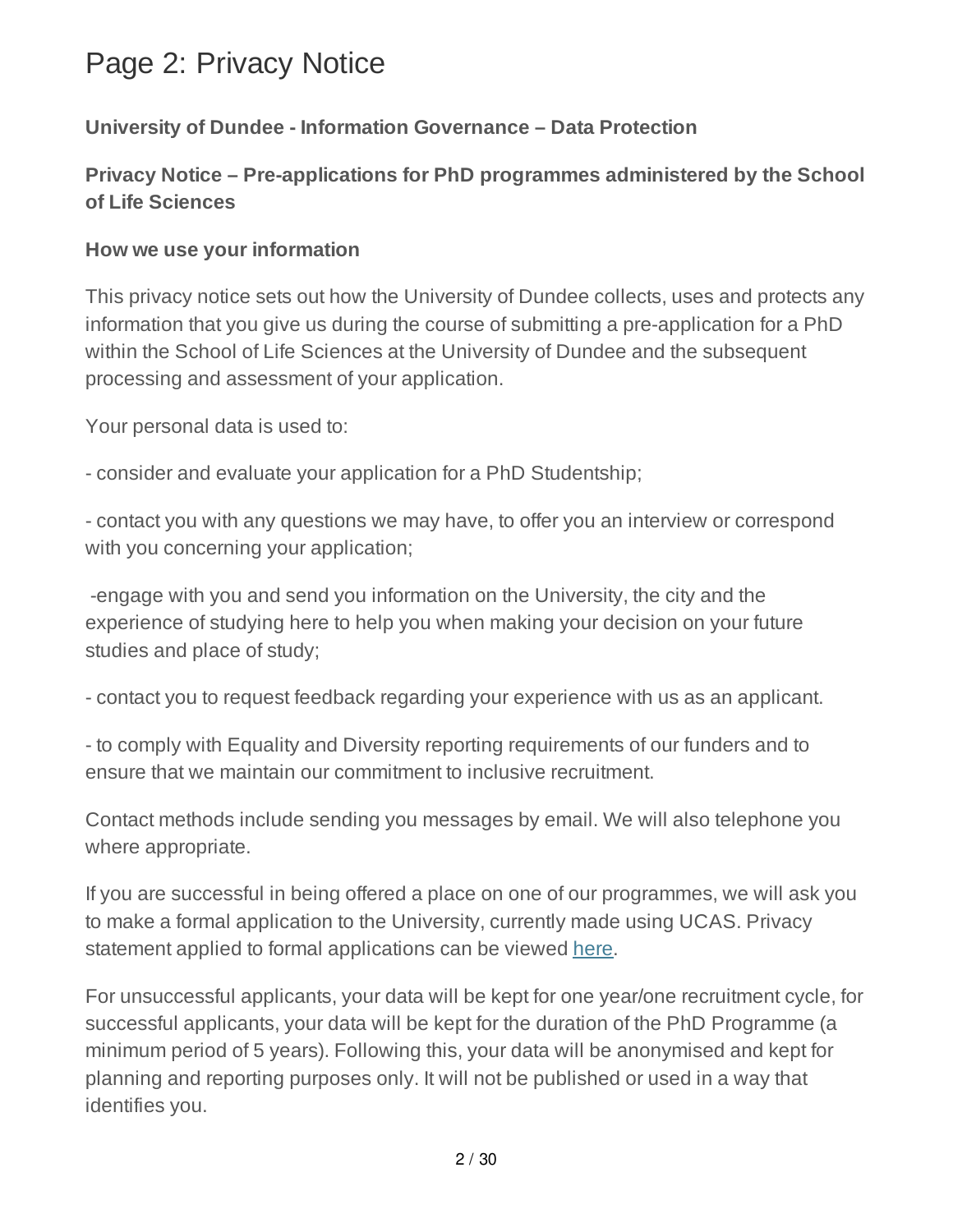The University makes certain statutory disclosures of information, for example to the Higher Education Statistics Agency (HESA) and the funding councils. Your data may be used for those purposes and may also be used to report specifically to PhD Programme funders when requested.

## **Personal data**

The application form is in two parts – Part 1 collects equality, diversity and inclusion information and Part 2 collects information about your academic record and research interests. The information collected in each part is outlined below

## **Part 1 - Equality, Diversity and Inclusion Questionnaire** (**includes Sensitive (special categories) of personal data)**

The special categories of personal data requested are: ethnic origin, sexual orientation, religion or belief. We may also have information concerning any disability you disclose during your application so that we can make appropriate adjustments. This is not used when assessing your application. Should you provide special categories of personal data in response to any of our questions, please consider whether your words reveal circumstances which may identify you and whether you wish to include them. Any disclosure of special categories of personal data is at your own discretion.

## **Part 2 – Application Questions**

The personal data normally required during application is:

- your identification details such as your full name, address, telephone numbers and email address.

- information concerning your qualifications, employment or other life experiences relevant to your application;

- names and contact details for your referees;

- anything you include in your application answers or provide to the University in support of your application.

### **Data controller**

The data controller for your personal information is the University of Dundee.

The University uses Microsoft Office 365 as its main productivity and communications software, and Box.com for secure file sharing. Both these systems are provided in the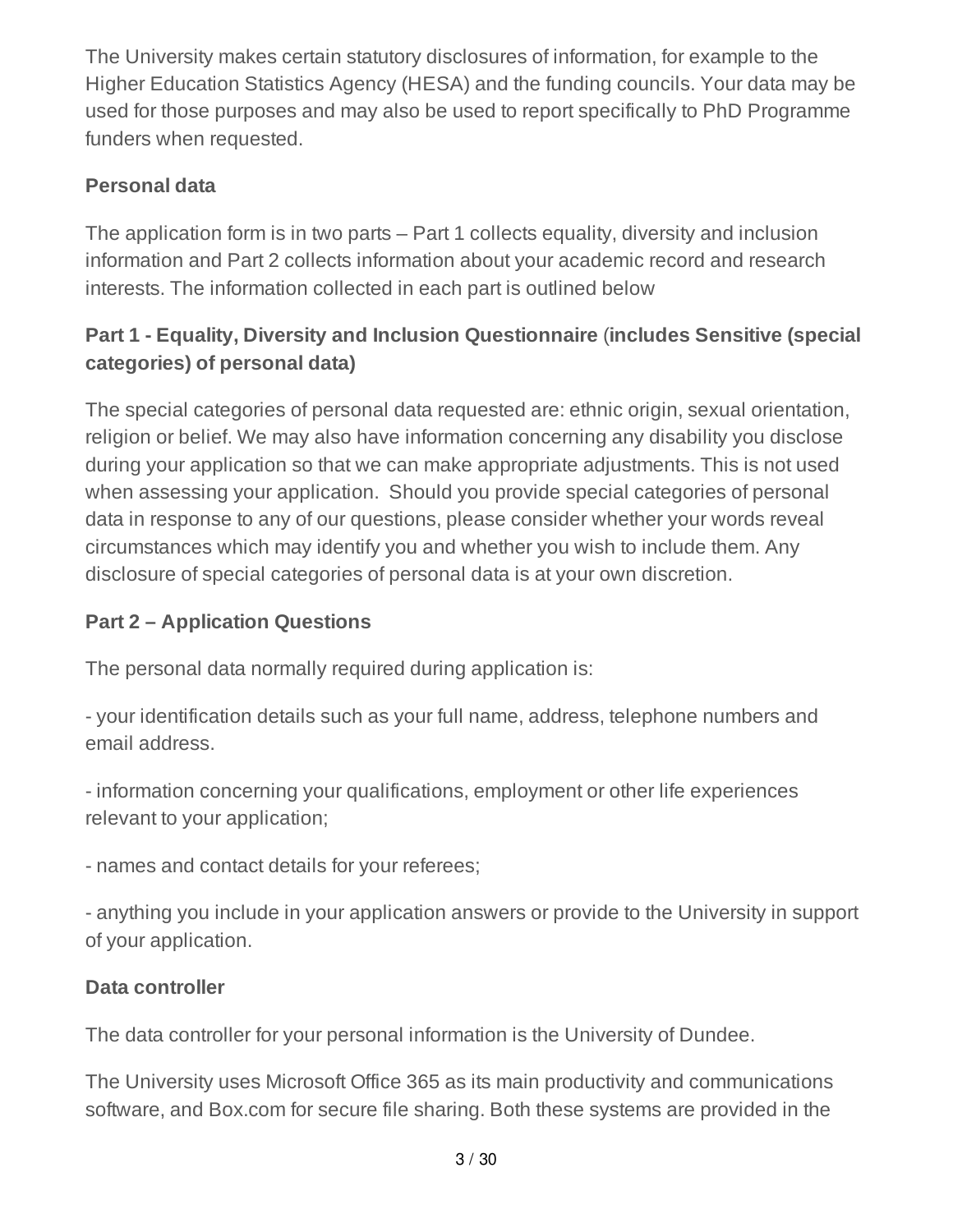cloud and both providers have adopted binding corporate rules to safeguard your data.

Additionally, according to our Cookie Policy, if you accept our recommended cookie settings, we will store anonymous data about your visits to our website. If you have previously given us your personal data through a marketing or recruitment activity, we will match this data to your website visit history (using Marketo). This information helps us to understand what information you are interested in and we will use this to ensure we send you relevant information by email, or deliver website content that you are more likely to be interested in (using Aquia Lift). You can update your cookie settings at any time by clicking the cog in the bottom left corner of your screen when you access our website.

### **Lawful Processing**

The lawful grounds for processing personal data for these purposes are normally:

- the data subject has given explicit consent to the processing of those personal data for one or more specified purposes;
- processing is necessary for the performance of a contract to which the data subject is party or in order to take steps at the request of the data subject prior to entering into a contract;
- processing is necessary for compliance with a legal obligation to which the controller is subject;
- processing is necessary for the performance of a task carried out in the public interest or in the exercise of official authority vested in the controller.

The lawful grounds for processing special categories of personal data for these purposes are normally:

- the data subject has given explicit consent to the processing of those personal data for one or more specified purposes;
- processing is necessary for the purposes of carrying out the obligations and exercising specific rights of the controller or of the data subject in the field of employment and social security and social protection law;
- processing is necessary for the establishment, exercise or defence of legal claims or whenever courts are acting in their judicial capacity.

### **Your rights**

The University respects your rights and preferences in relation to your data. If you wish to update, access, erase, or limit the use of your information, please let us know by emailing SLS-PhDAdmin@dundee.ac.uk. Please note that the University will respect your right to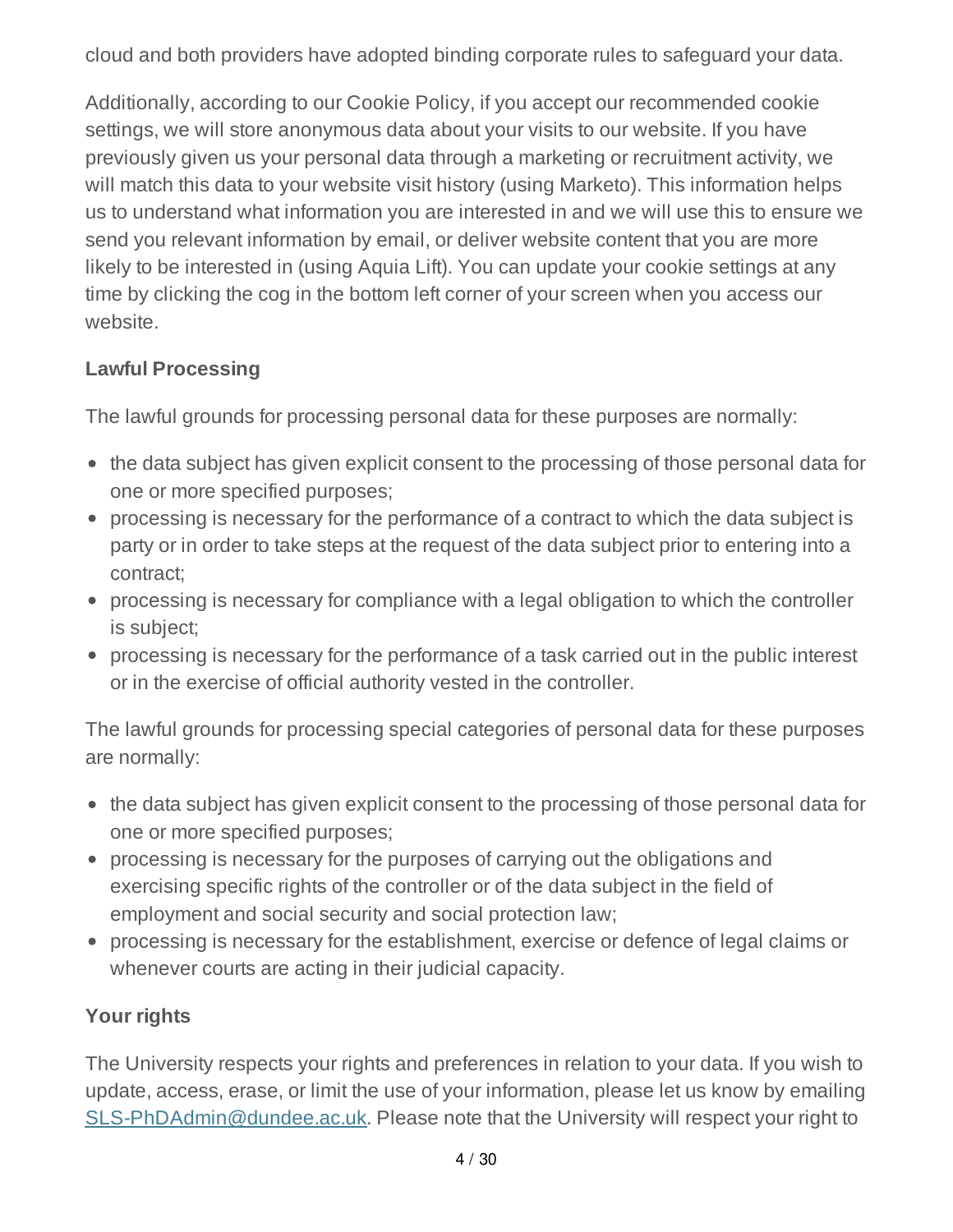prevent your information being used for marketing.

Where you wish to restrict the use of your personal data for the purposes outlined above, please note that we may need to retain some limited data to facilitate this request.

If you wish to complain about the use of your information please email dataprotection@dundee.ac.uk You may also wish to contact the Information Commissioner's Office.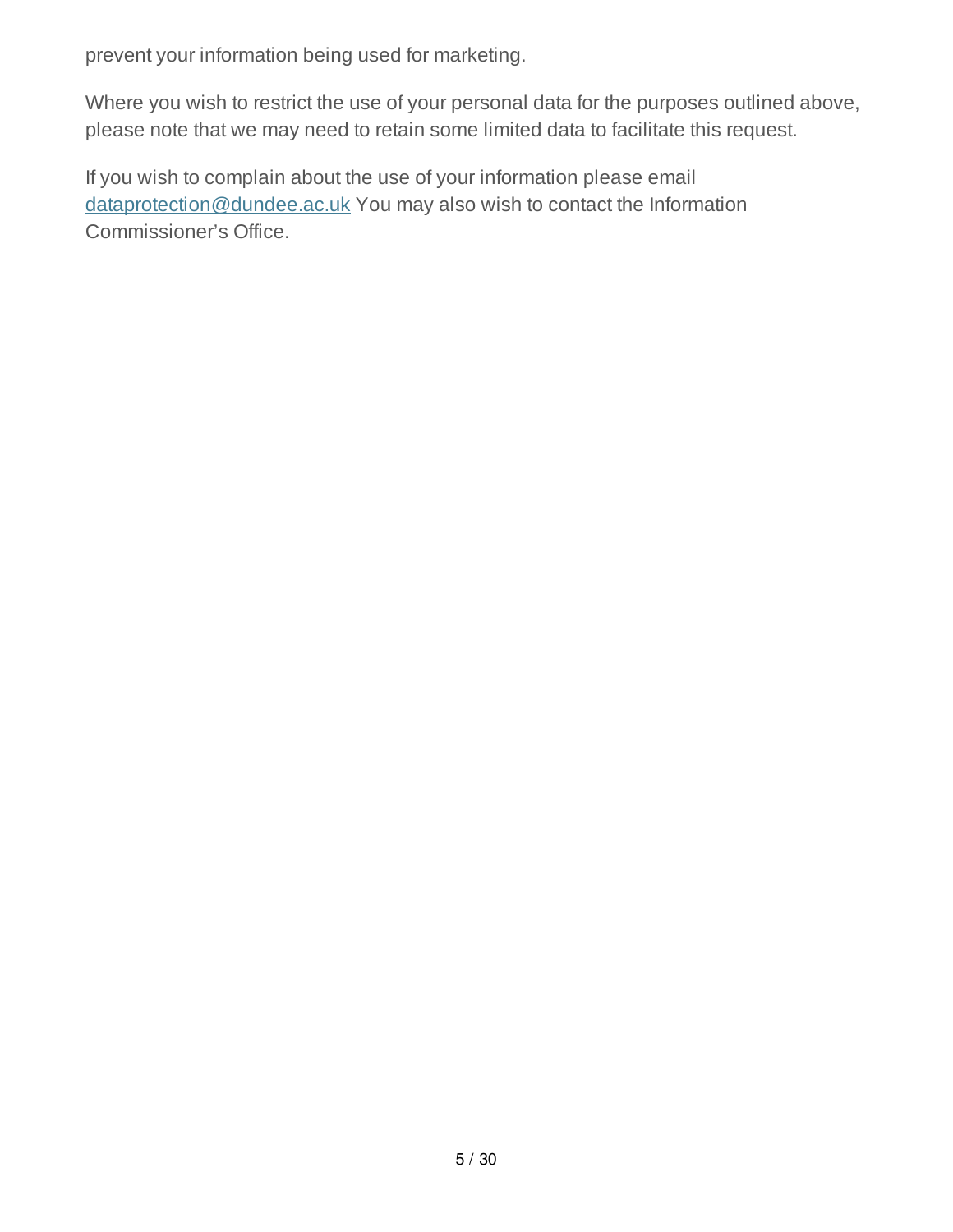# Page 3: Your Pre-Application

Thank you for your interest in joining a PhD Programme or undertaking a PhD project in the School of Life Sciences at the University of Dundee. This online form is your preapplication and it will be in two parts -

Part 1 - Equality, Diversity and Inclusion Questionnaire

Part 2 - Application Questions

Part 1 of your pre-application is centered around gathering data and monitoring Equality, Diversity and Inclusion, as well helping us understand how we can support our applicants and successful students. The information you provide in Part 1 **will not** be used to determine your suitability for the PhD you are applying to. This information will only be available to selected members of the administrative staff and will only be reviewed if you are shortlisted for interview. Shortlisting will be based on the answers you provide in Part 2.

Part 2 will be used by shortlisting panels in assessing the strength of your preapplication. Here we will ask about your education, qualifications and experience. You will tell us which programme/project you are interested in, why you want to study for a PhD in the School of Life Sciences and what you can bring to the programme/project.

If you are successful in securing a place following the pre-application process, you will be asked to submit a formal application to the University of Dundee via UCAS.

Good luck!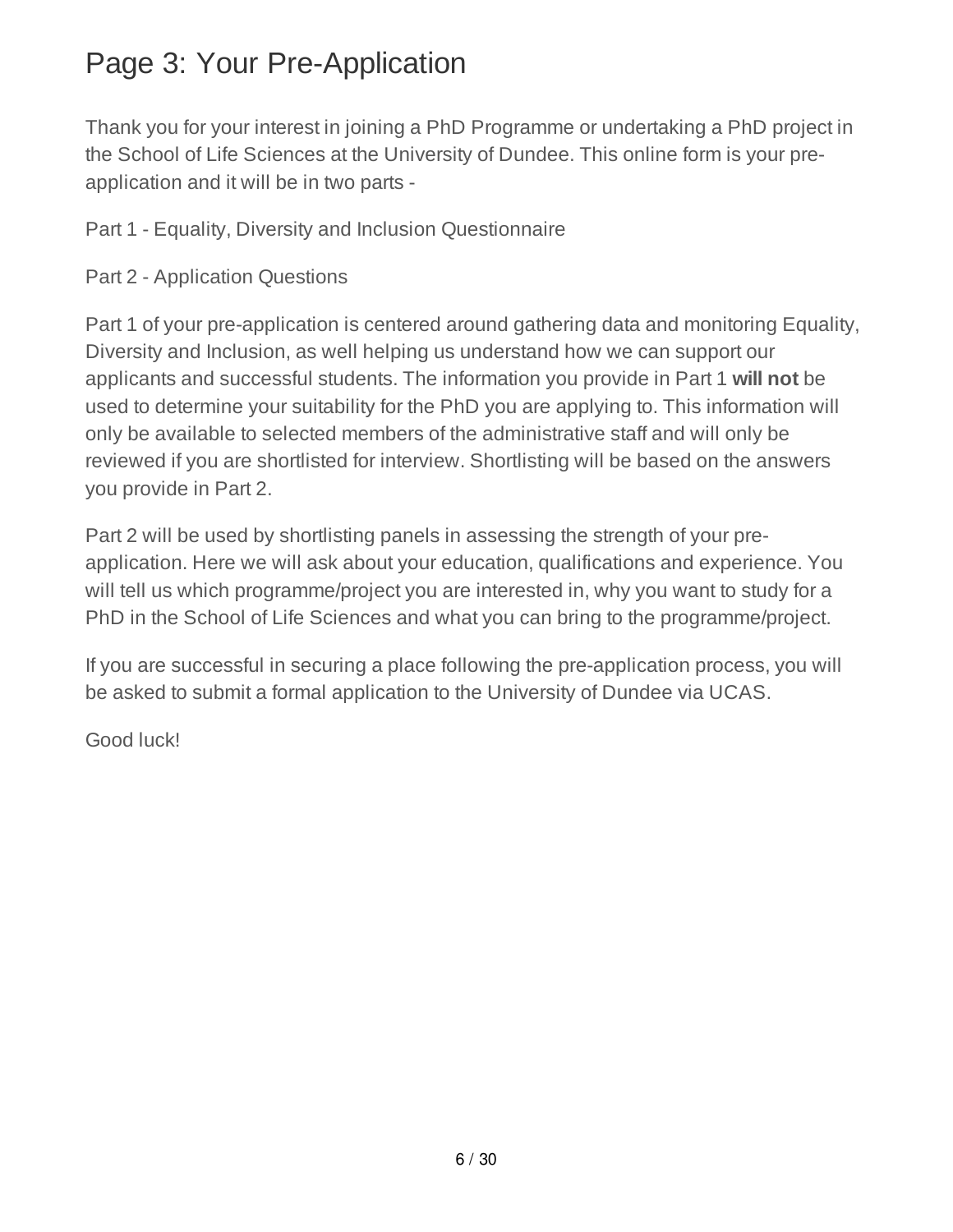# Page 4: Part 1 - Equality, Diversity and Inclusion **Questionnaire**

In Part 1, we will ask you to provide information on your gender, sexuality and ethnic group, this forms part of our requirement to report on the diversity of our applicants to our PhD Programme funders as well our commitment to the University's Equality, Diversity and Inclusion Policy.

You can find out more information on the policy here, as well as our statement on racism and Black Lives Matter - our commitment to all, here

In Part 1 we will also give you the chance to tell us about any challenges you have faced in your personal life which may have affected your route through education. This is to help us understand what support might be needed for our PhD interview candidates and successful students and we will take these circumstances into account if you are shortlisted.

All universities in Scotland are committed to widening access to those who have the ability and potential to benefit from higher education, irrespective of their background or economic circumstances (Universities Scotland, UoD Widening Access Policy). We believe that widening access is equally important in postgraduate education. Collecting this information helps us understand the diversity of our applicants and will help us to continually improve participation in postgraduate studies in under-represented groups.

If you do not want to tell us any of the sensitive (Special Category) data requested you can select 'Prefer not to say'.

*1.* Which University are you studying/did you study at? If you have attended and been awarded a degree by more than one University (e.g. if you did a BSc at one and then did a Masters at another), you can list the Universities here. Please put the most recent/current University first. Please **do not** tell us your degree or results in this section, you will have the opportunity to tell us this later.  $*$  Required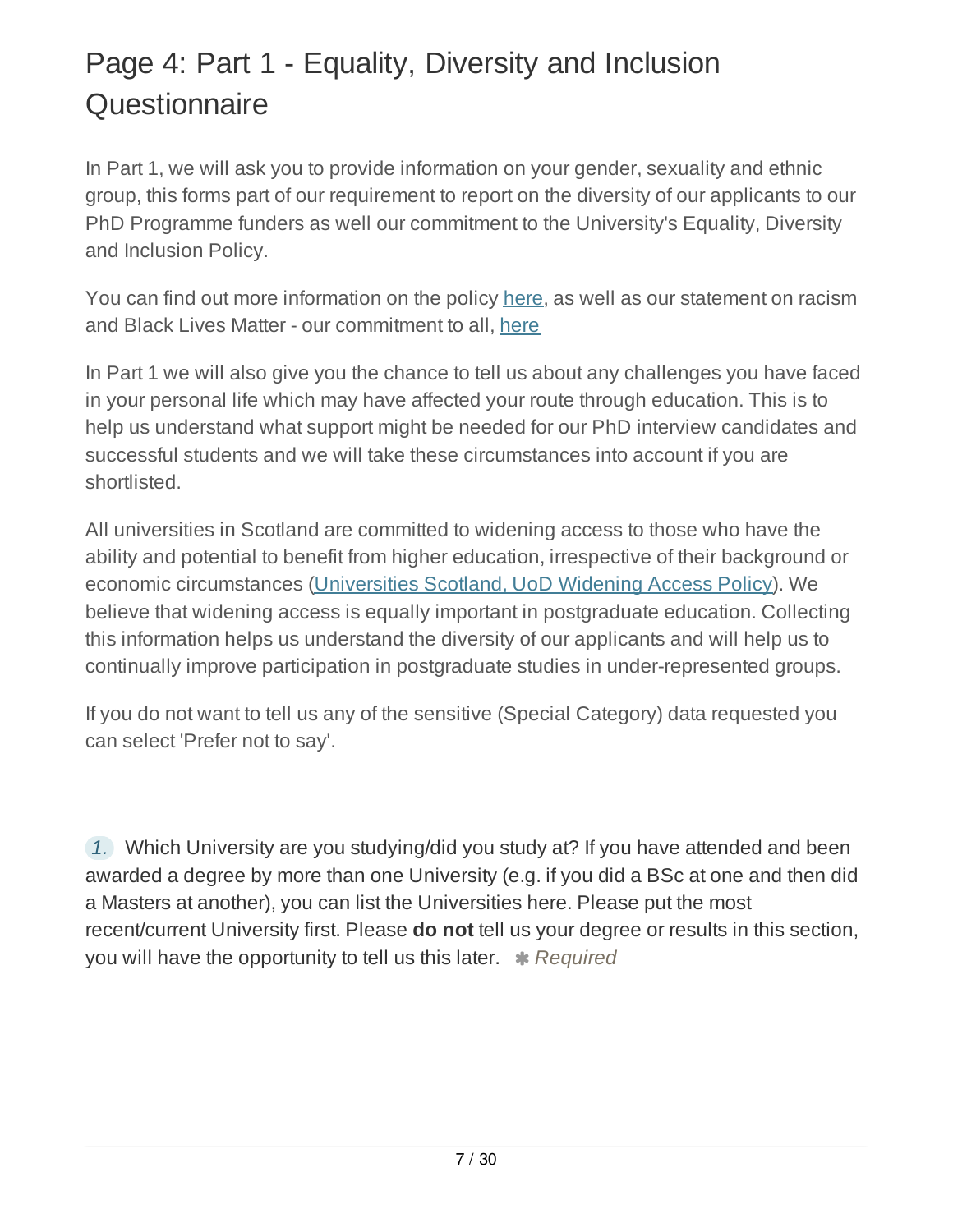*2.* If you went to secondary school in the UK, please tell us your home postcode in your final year of school.



*3.* Are you the first person in your family to go to university?

- Yes
- No

*3.a.* If your application is successful, would you be the first person in your family to do a PhD?

| <b>C</b> Yes |  |  |  |
|--------------|--|--|--|
| $\circ$ No   |  |  |  |

*4.* Gender Identity *Required*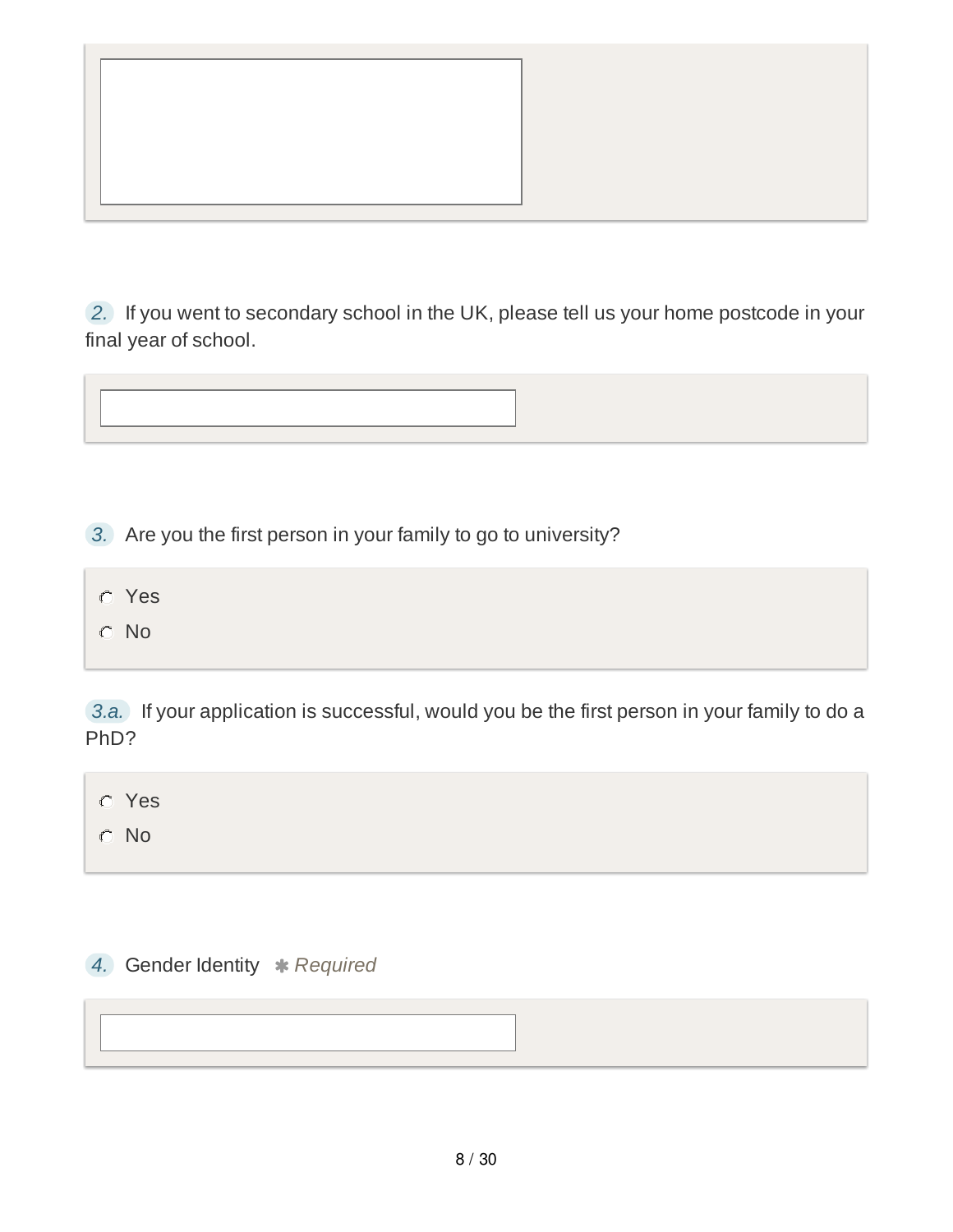**6.** Ethnic Background \* Required

**7.** Religion or Belief  $*$  Required

8. Do you have a known disability? \* Required

*8.a.* **Only if you wish to**, please give us more information about your disability.

**9.** Please tell us your date of birth.  $*$  Required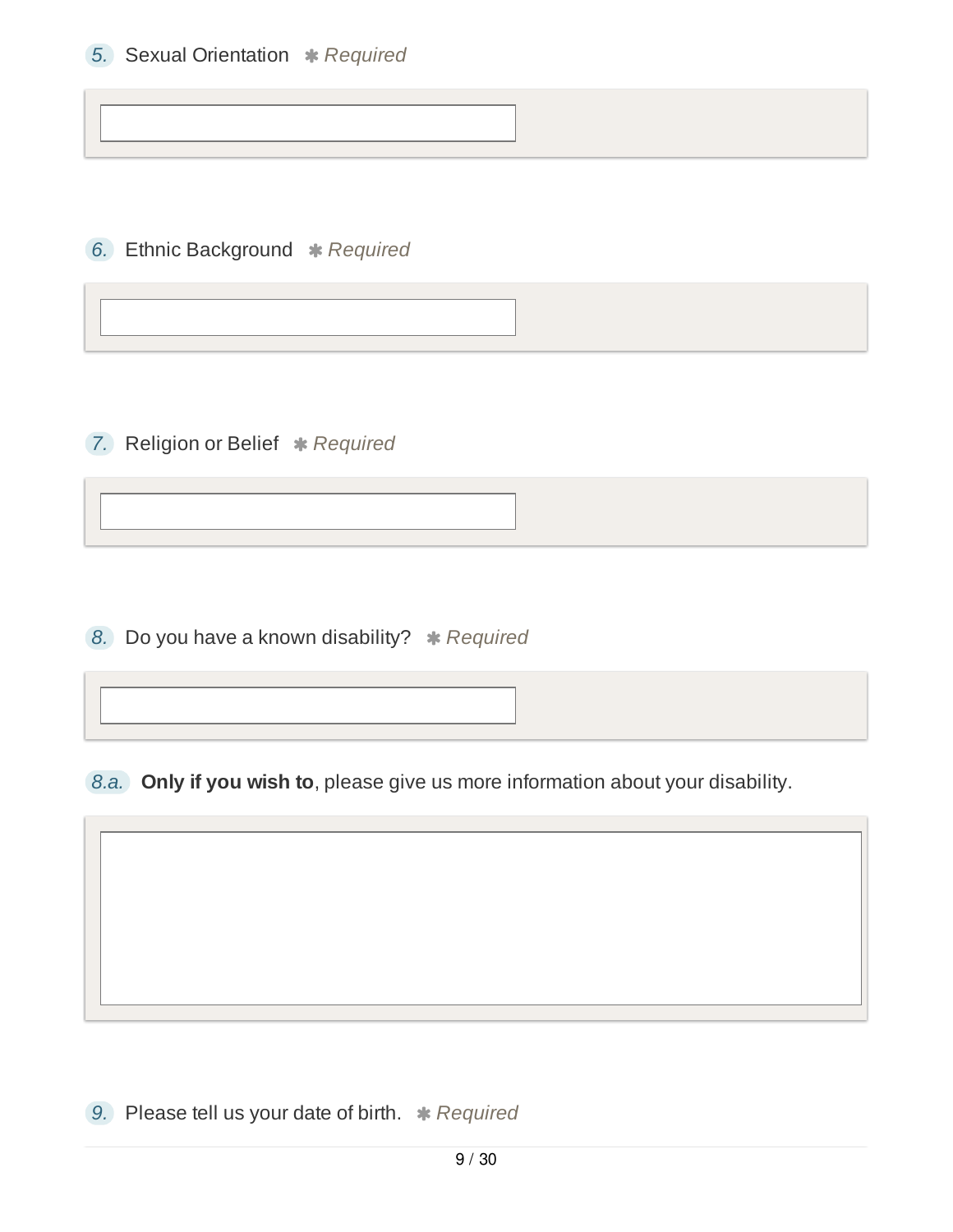| Dates need to be in the format 'DD/MM/YYYY', for example 27/03/1980. |  |  |  |  |
|----------------------------------------------------------------------|--|--|--|--|
|                                                                      |  |  |  |  |
| (dd/mm/yyyy)                                                         |  |  |  |  |
|                                                                      |  |  |  |  |

- 10. Please tell us which age range you are in.  $*$  Required
	- $0.18 24$
	- $C$  25-29
	- **30-34**
	- C 35-39
	- $C$  40-44
	- $O$  45-49
	- $O.50 54$
	- $C.55-59$
	- $0.60 64$
	- $65+$

We understand that routes through education are not the same for everyone. Your experience might be different to others and that might be because your personal circumstances have had a significant effect on your studies.

For example - are you/have you been a carer (unpaid) or are you care experienced? Are you/have you been a Government refugee or asylum seeker? Are you an adult returner to education, or maybe you are a single parent?

If your personal circumstances are, or have been, particularly difficult we want to give you the opportunity to tell us. We want to support you as an applicant/successful candidate and we will take these circumstances into account if you are shortlisted for interview.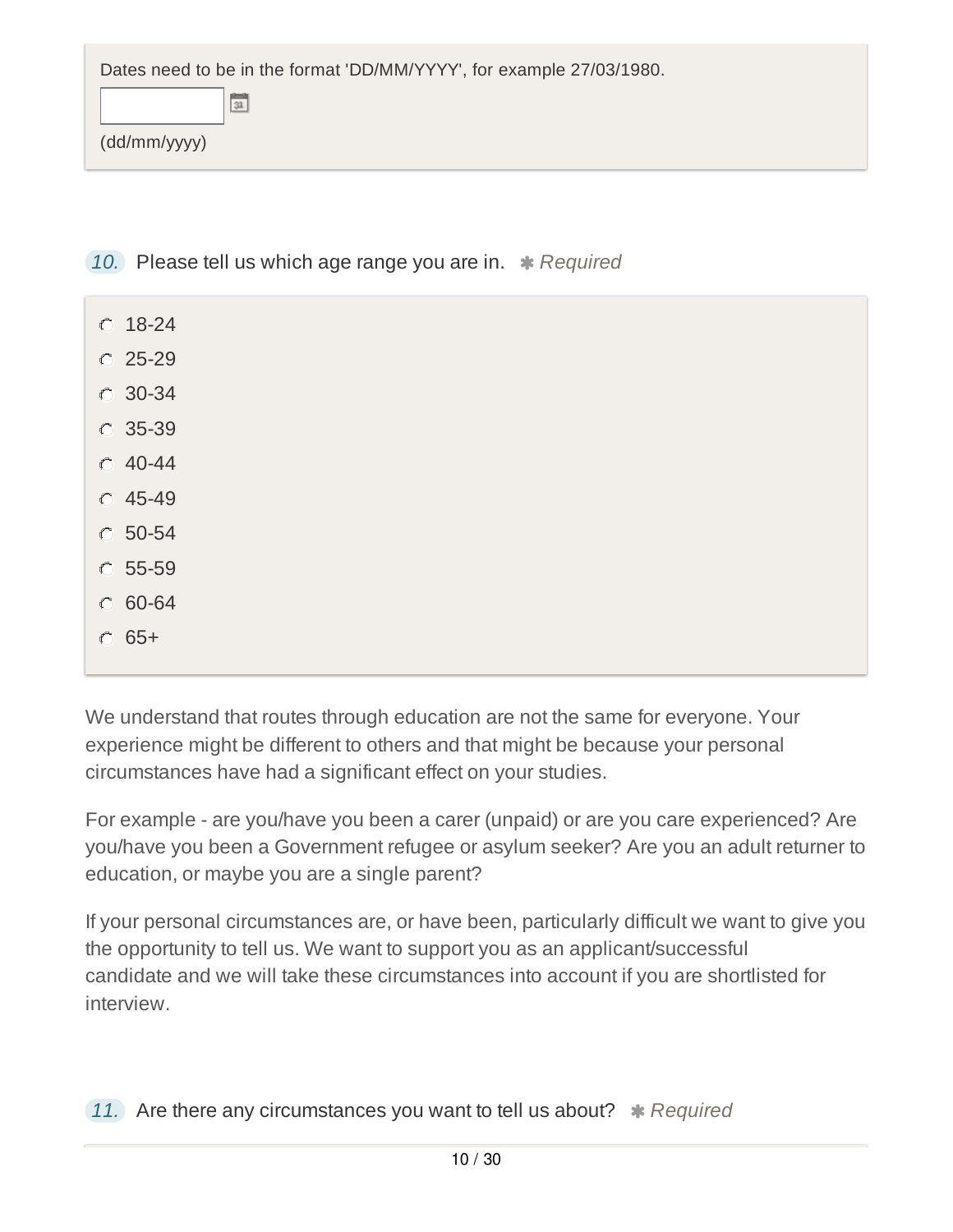*11.a.* Please tell us more about your circumstances here.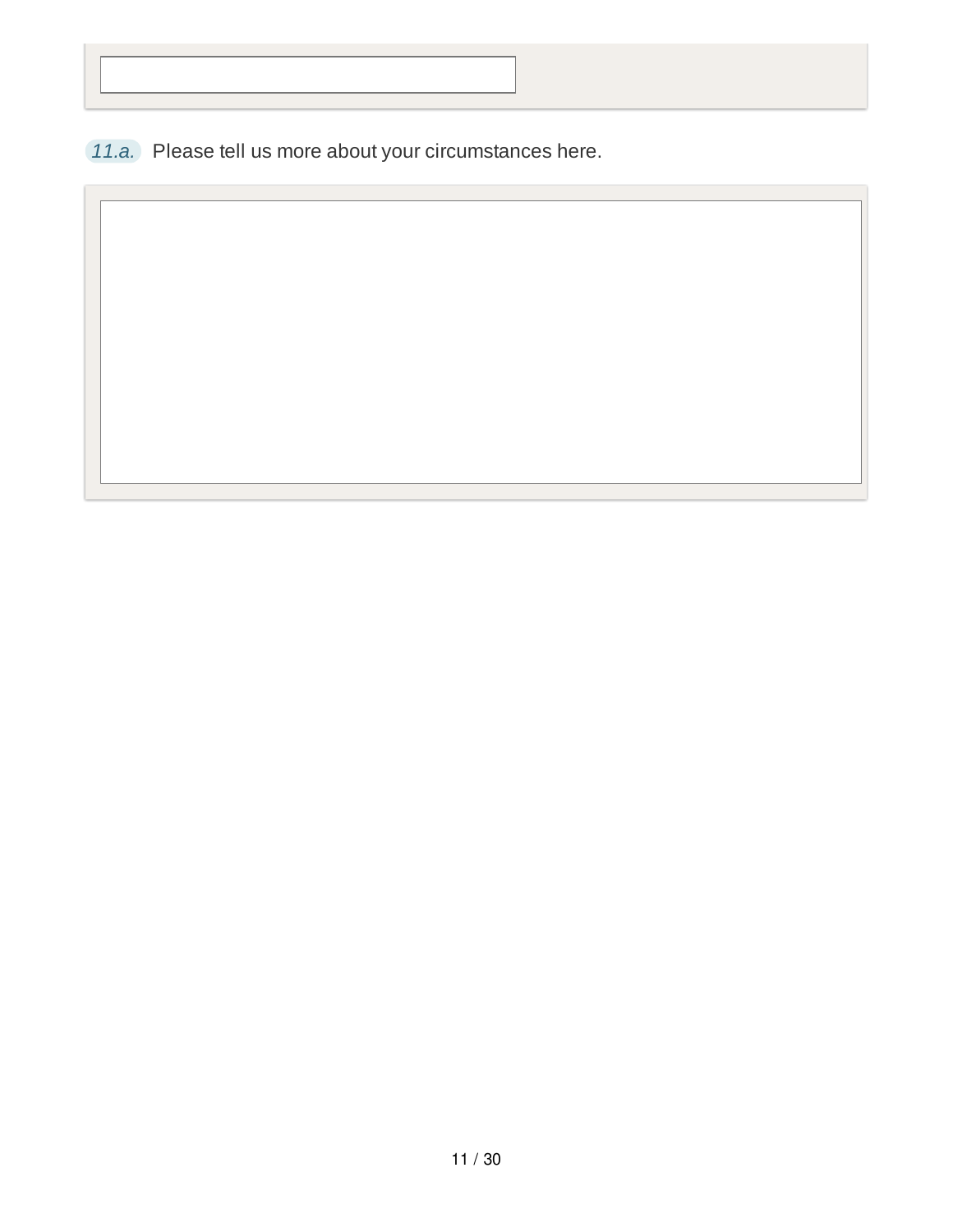# Page 5: Part 2 - Application Questions

Part 2 - This section captures information about your academic qualifications, experience and gives you an opportunity to tell us more about why you want to study for a PhD at Dundee. In this section, you can also highlight any extra-curricular activities and achievements you are proud of (academic or otherwise).

The information provided in this section will be used to shortlist applicants for interview. Your responses will be reviewed by a panel of academic staff to determine whether your meet the high standard expected of our PhD student intake - take time to think about your answers and check them over before you submit your application.

- *12.* Are you applying on behalf of someone else?  $*$  Required
	- $\circ$  Yes I am applying on behalf of the applicant (e.g. as an agent)
	- $\circ$  No I am the applicant

*12.a.* If you are acting on behalf of the applicant, please provide your full name, contact details (email address and telephone number) and tell us your relationship to the applicant.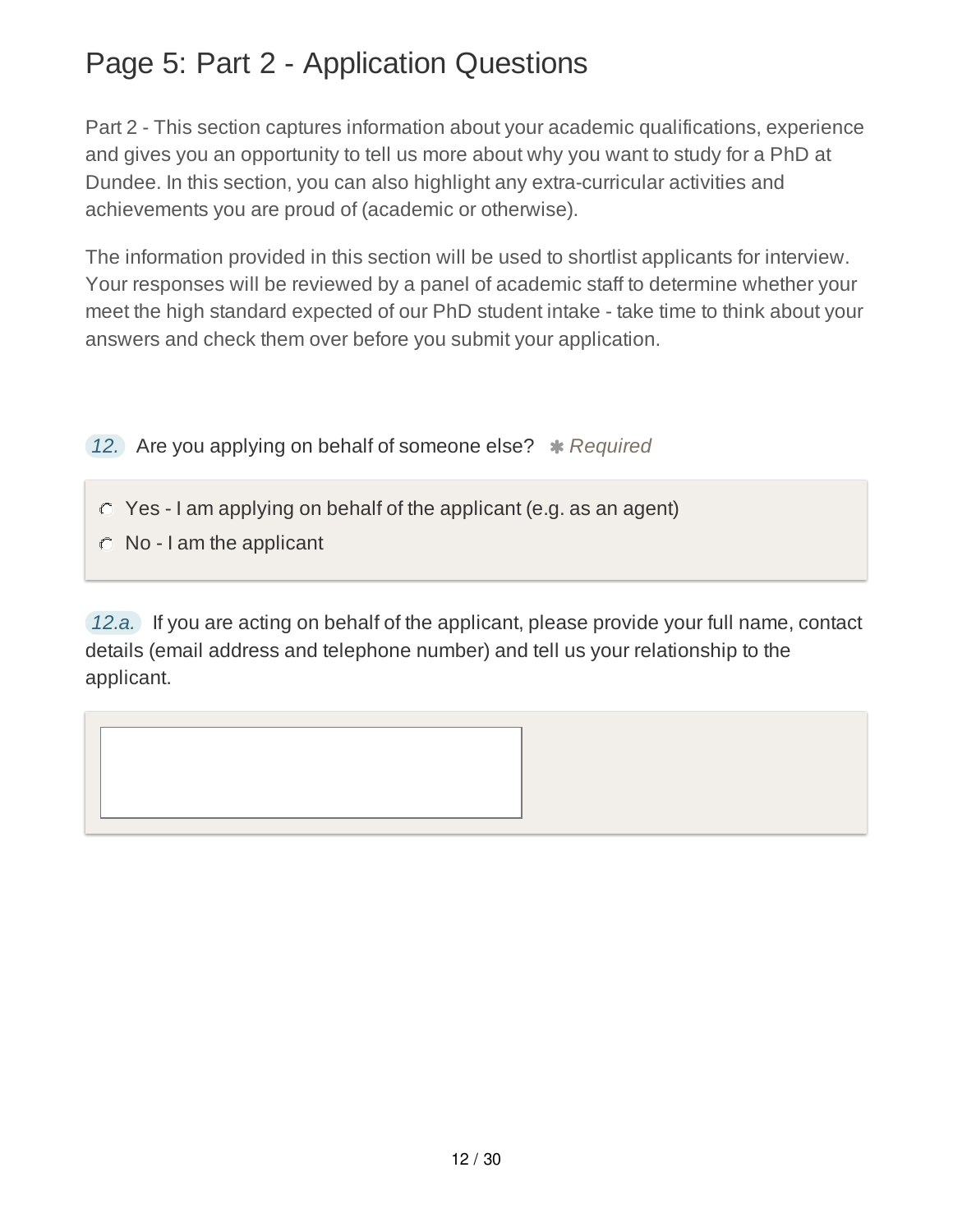# Page 6: Applicant Details

*13.* First Name *Required*

*14.* Middle Name (if you have one)

*15.* Last Name *Required*

*16.* Address *Required*



#### *17.* Town *Required*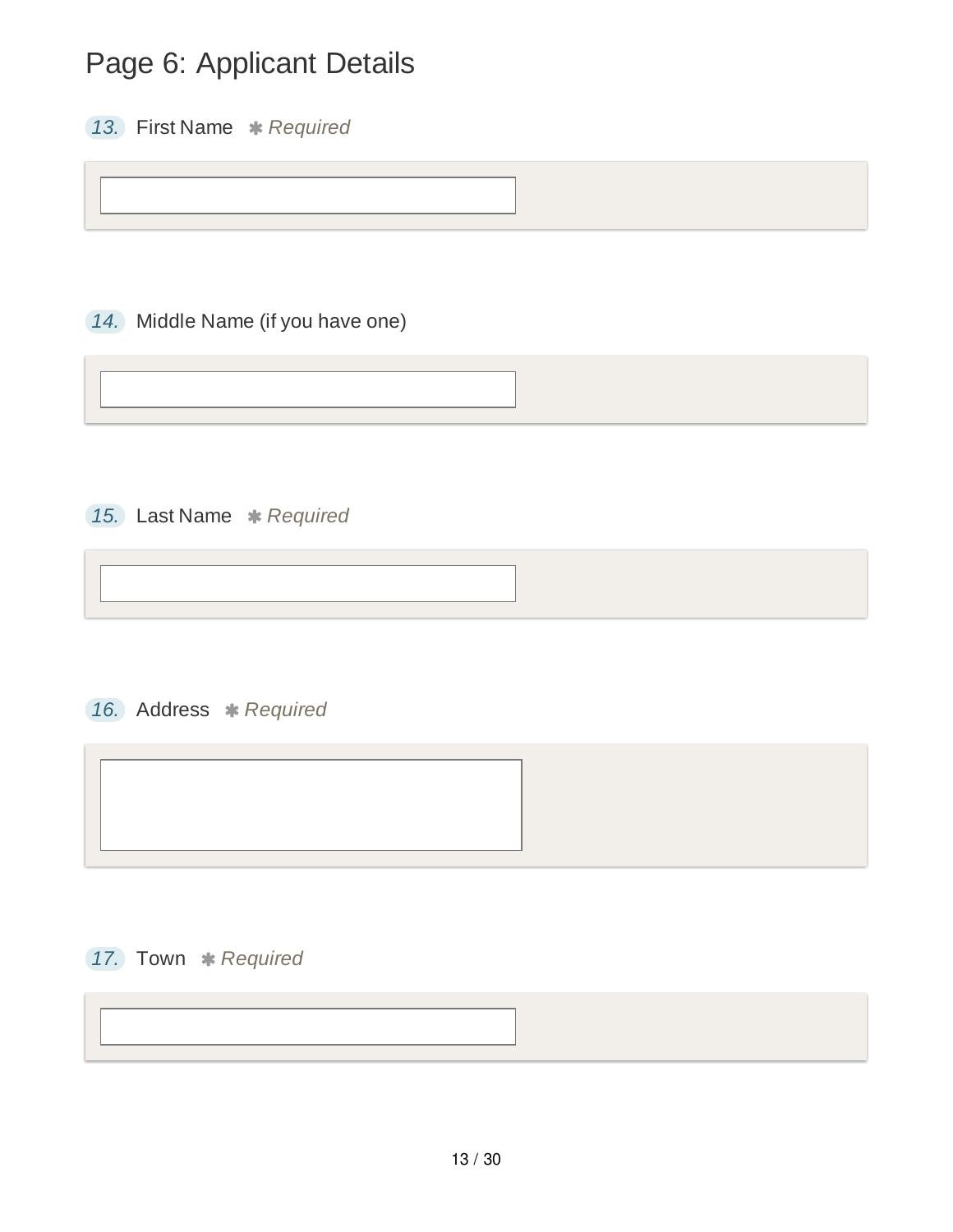19. Country *\* Required* 

**20.** Email Address  $*$  Required

Please enter a valid email address.

**20.a.** Confirm Email Address \* Required

Please enter a valid email address.

*21.* Alternative Email address (if you have one)

Please enter a valid email address.

**22.** Telephone Number \* Required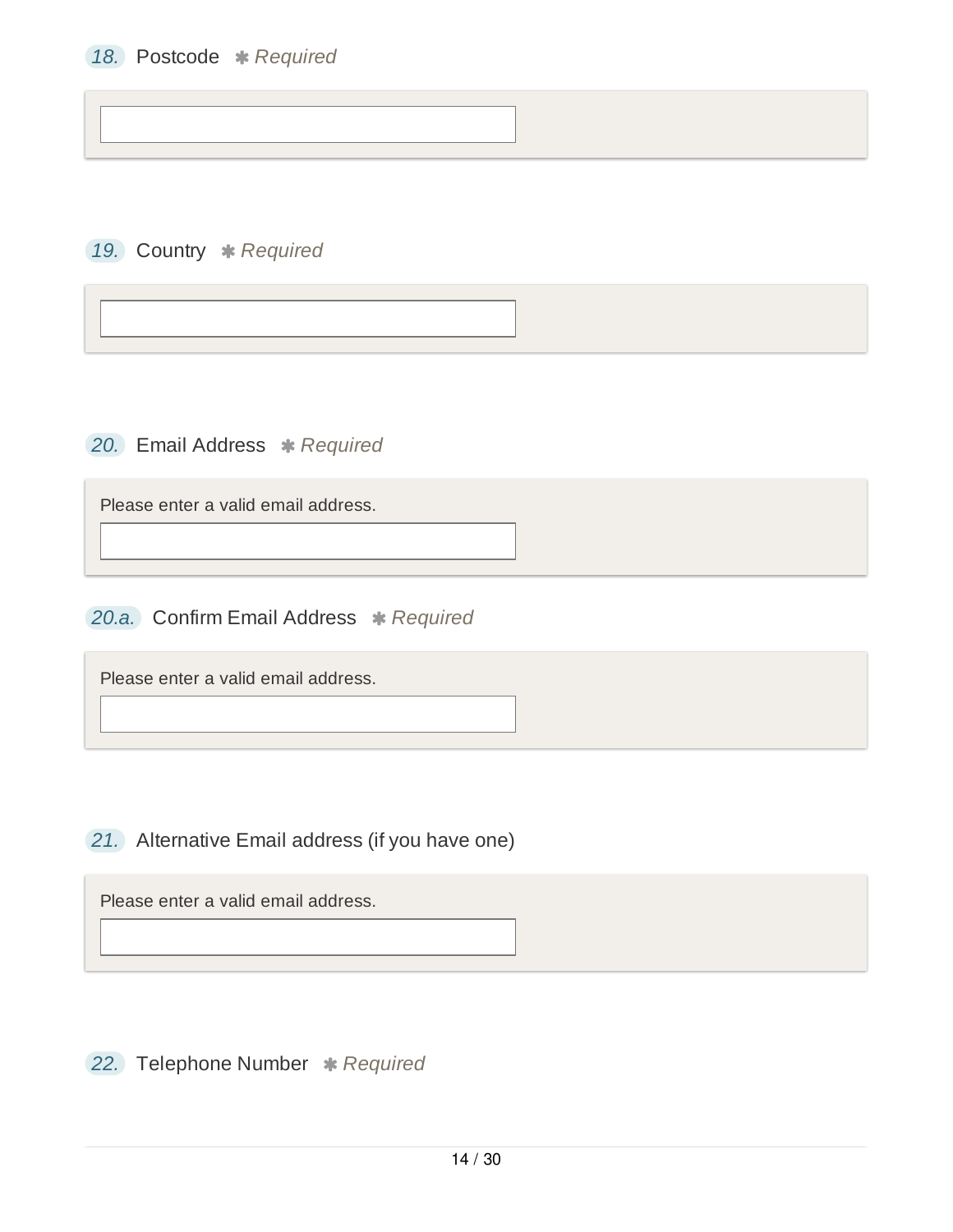*22.a.* Alternative telephone number

**23.** Place of Birth  $*$  Required

**24.** Nationality (this affects eligibility for some PhD programmes) \*Required

**25.** UK Residency Status  $*$  Required

 $\circ$  I am a British citizen and I will have been ordinarily resident in the UK for 3 years as of September 2021

 $\circ$  I am an EU citizen and have Pre-Settled or Settled Status\*

 $\circ$  I am not in one of the above categories

\*If you are awarded a studentship and you have told us you have pre-settled/settled status and then cannot provide documentation to prove your status, your studentship may be withdrawn.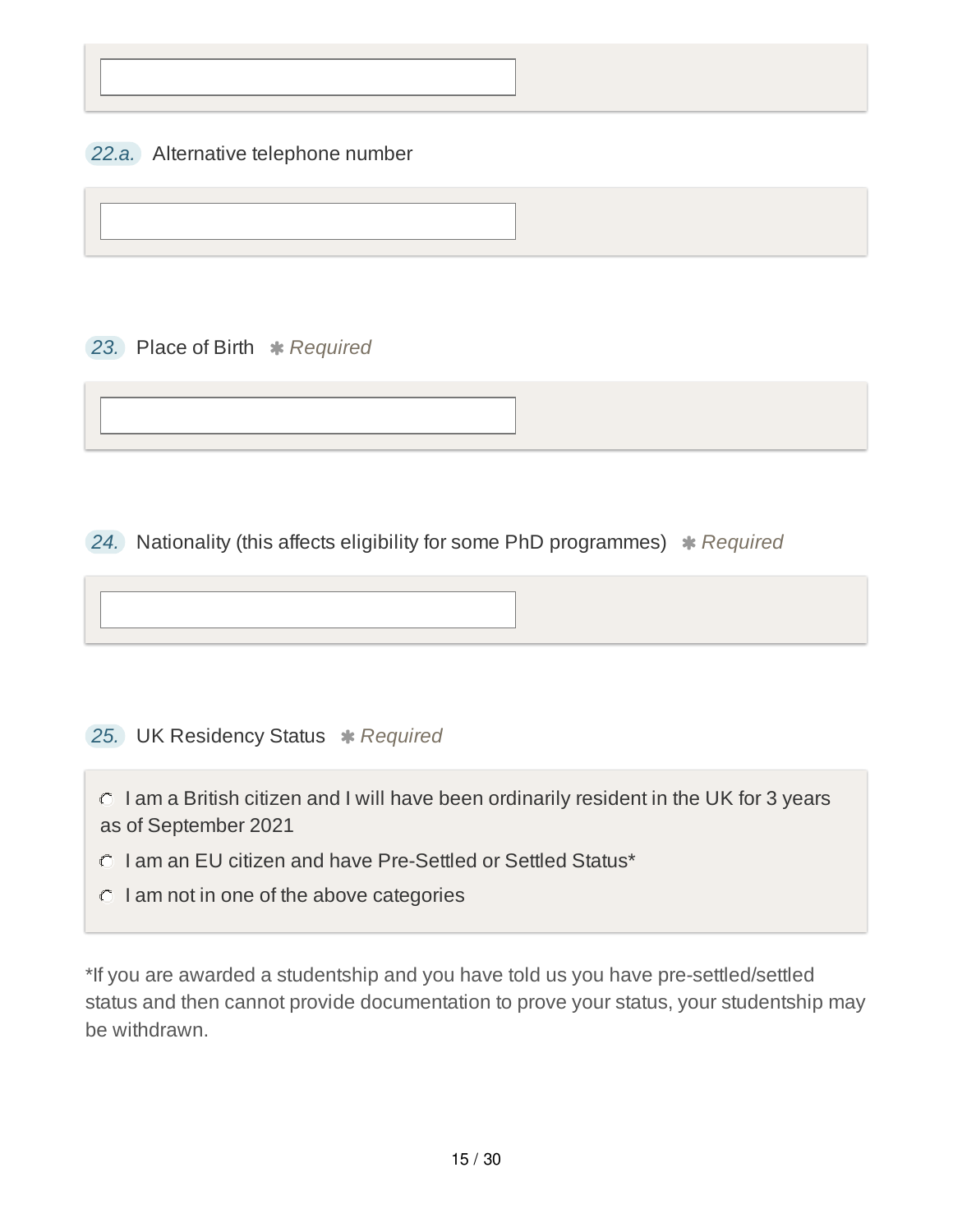## Page 7: Education

In this section, please tell us about your current/most recent degree and your previous qualifications.

26. Type and title of current/most recent degree (e.g BSc Biochemistry/MSci/MRes).  $*$ *Required*

**26.a.** Have you been awarded your degree? \* Required

*26.a.i.* When do you expect to graduate?

| Dates need to be in the format 'DD/MM/YYYY', for example 27/03/1980. |  |
|----------------------------------------------------------------------|--|
|----------------------------------------------------------------------|--|

(dd/mm/yyyy)

*26.a.i.a.* What is your anticipated result (e.g. 1st, 2.1)?

*26.a.ii.* When did you graduate?

 $\frac{1}{31}$ 

| Dates need to be in the format 'DD/MM/YYYY', for example 27/03/1980. |    |  |  |
|----------------------------------------------------------------------|----|--|--|
|                                                                      | 31 |  |  |
| (dd/mm/yyyy)                                                         |    |  |  |

*26.a.ii.a.* What was your result (e.g. 1st, 2.1)?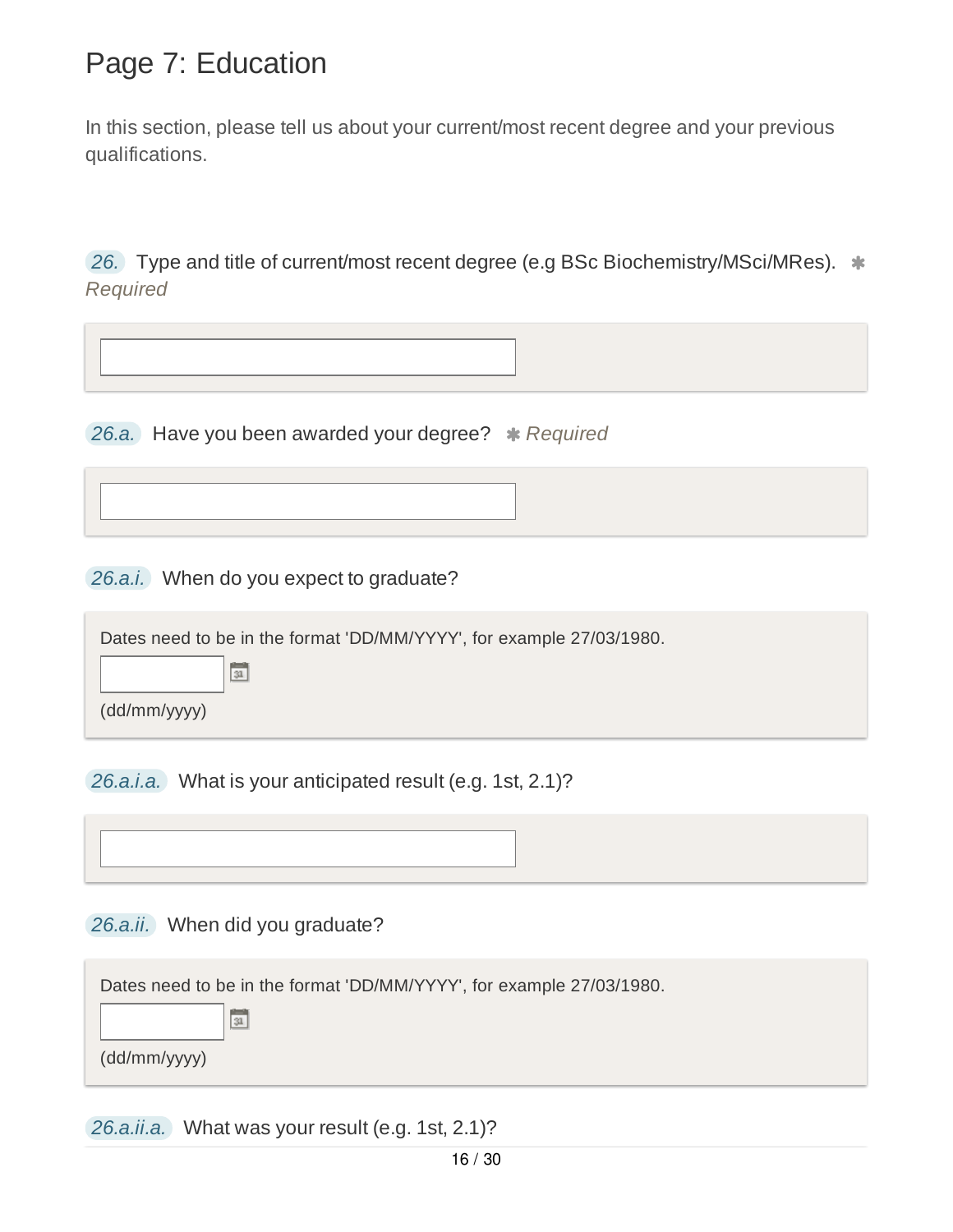*26.b.* If you have another degree, please list it here. You should include the title and type of the degree, your result and the year you obtained this degree.



*27.* Please provide a summary of your other qualifications. You should tell us about the most recent ones first, please include the qualification type, subject and grade (e.g. Highers/Advanced Highers/A-Levels/HNC/HND) and the year you achieved the qualification. *Required*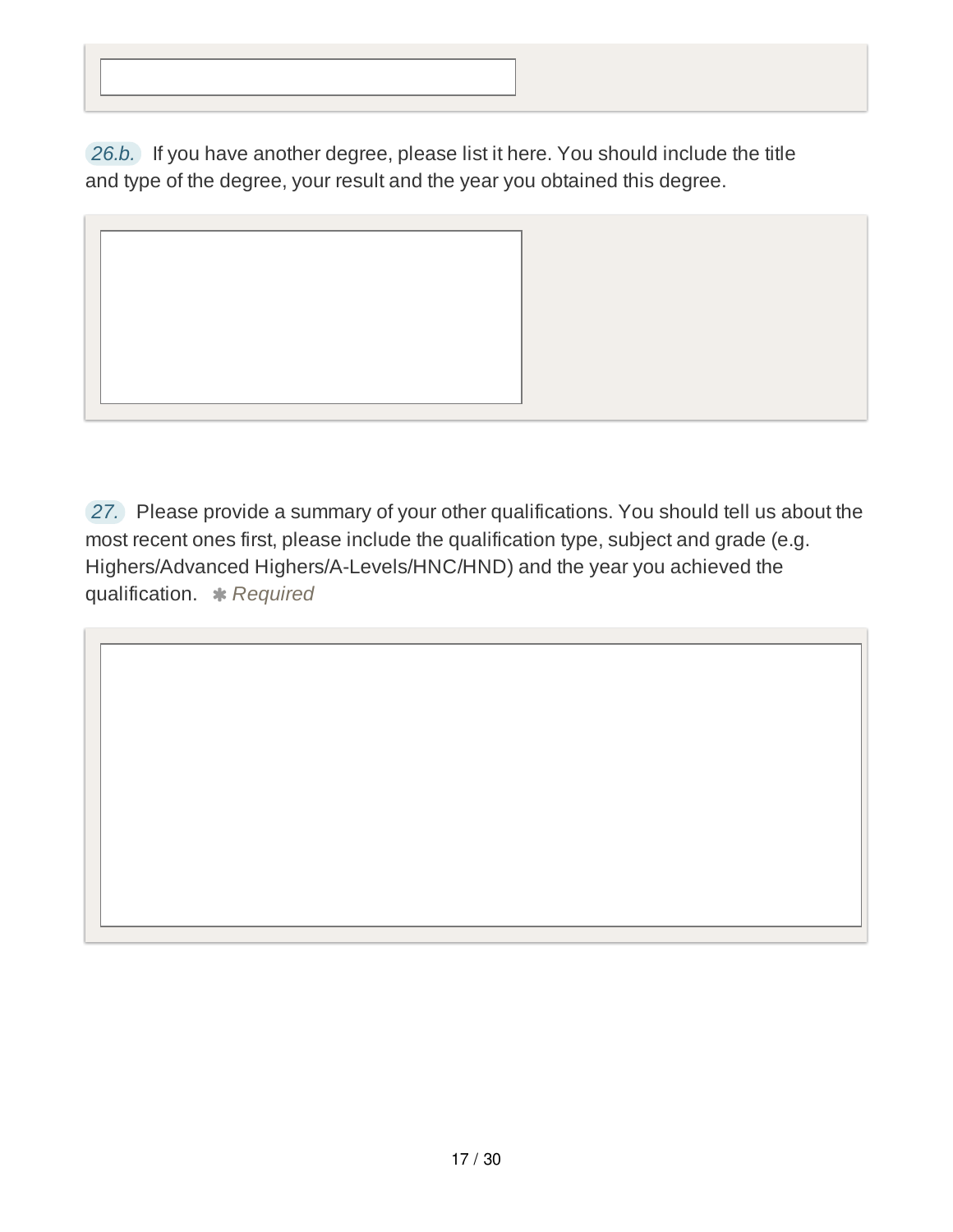# Page 8: PhD Programme

Please choose which PhD programme or project you want to apply for from the list below.

You should also check that you are eligible for the programme you are applying to and you can check your eligibility here.

**28.** Please tell us which PhD Programme you are applying to.  $*$  Required

- China Scholarship Council Programme
- Marshall PhD Programme (USA)
- Self-funded/Externally sponsored
- $\Box$  Other

*28.a.* If you selected Self-funded/Externally sponsored, please provide more information.

*28.b.* If you selected Other, please specify:

*28.c.* Please tell us the name of the supervisor you would like to do your PhD with.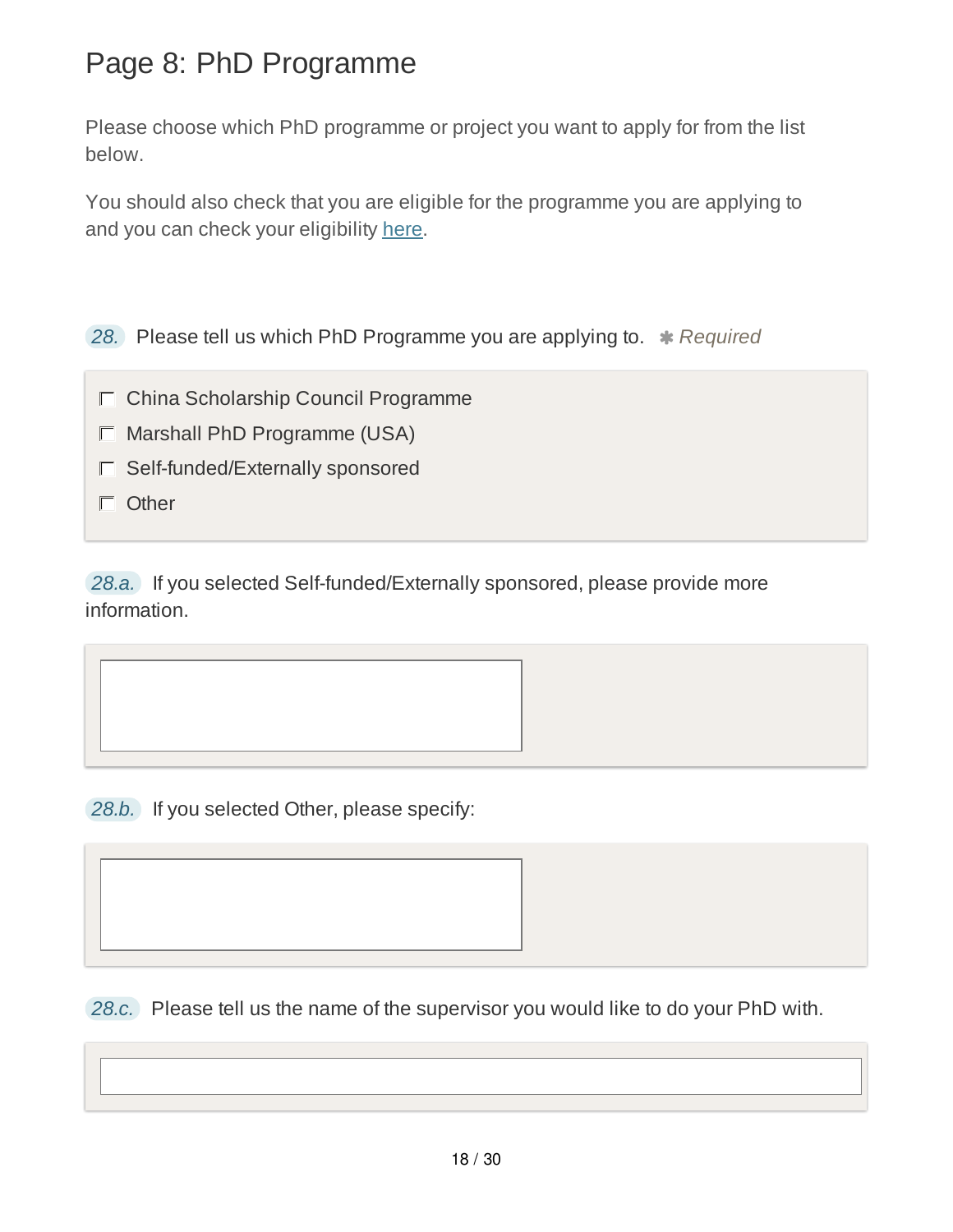*28.c.i.* Please tell us why you have chosen to apply for this project and why you have chosen the specific supervisor above.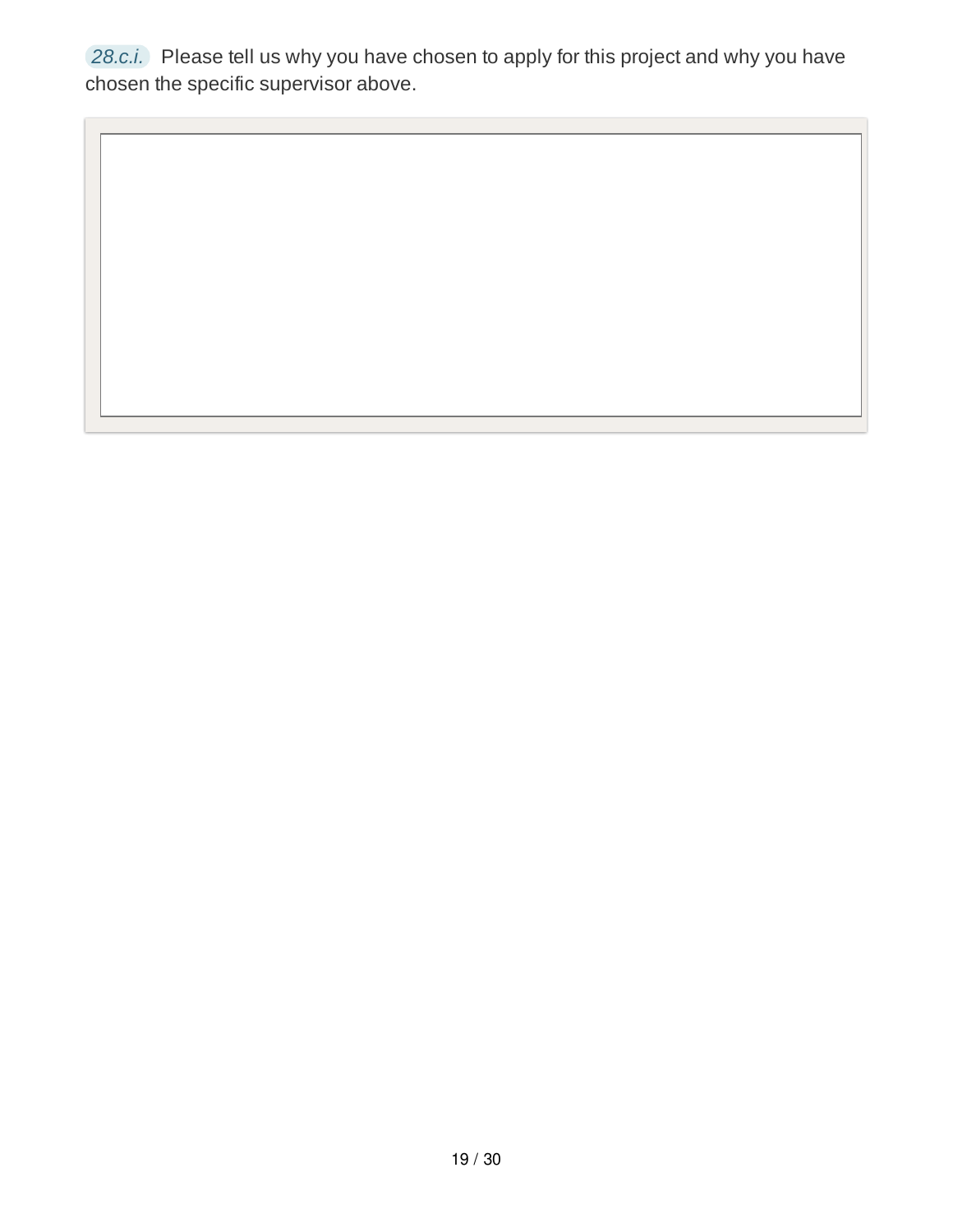# Page 9: Application Questions

*29.* Why do you want to do a PhD? Please tell us more about your decision to apply, why you want to study in Dundee and which areas of research excite you. \* Required

*30.* Please tell us about any previous research experience that you have. You should include the nature of the experience/position (e.g. summer project or placement), the lab it was undertaken in, and the length of time that it lasted. You should also

describe the project, including aims, approaches and outcomes, and your own contribution to it.

Please use a maximum of 300 words for each experience/placement/project you wish to tell us about. *Required*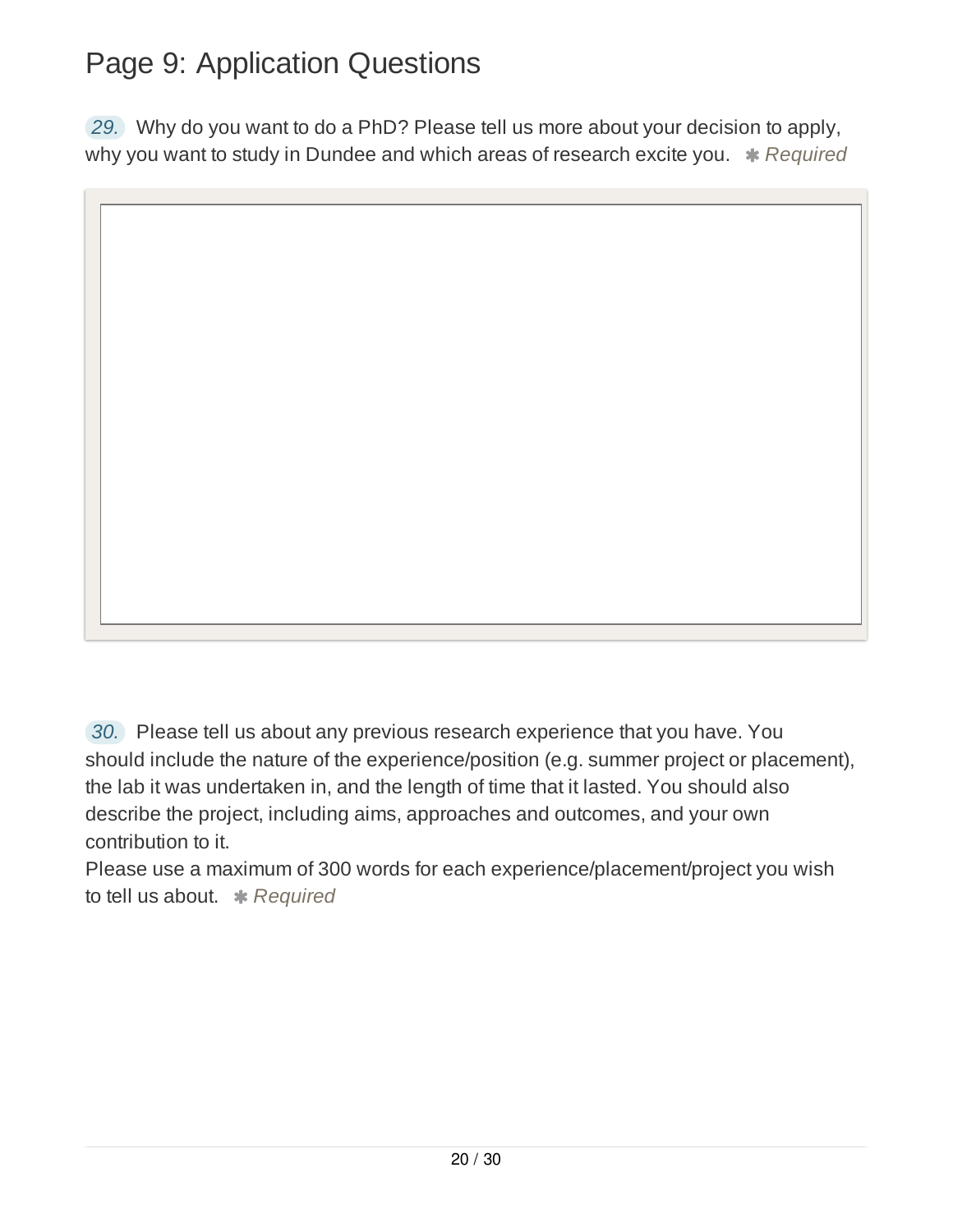*30.a.* We understand that the various factors can impact the possibility of gaining research experience. If your ability to gain hands-on research experience has been severely impacted by factors beyond your control, please briefly explain here.

*31.* Our programmes promote academic excellence, with diverse student cohorts working in an inclusive environment. What personal qualities and experience will you bring to your chosen PhD Programme and the lab(s) in which you would pursue your PhD? Here we are not simply looking for academic aptitude, rather the contribution you would make to our scientific community. **\*** Required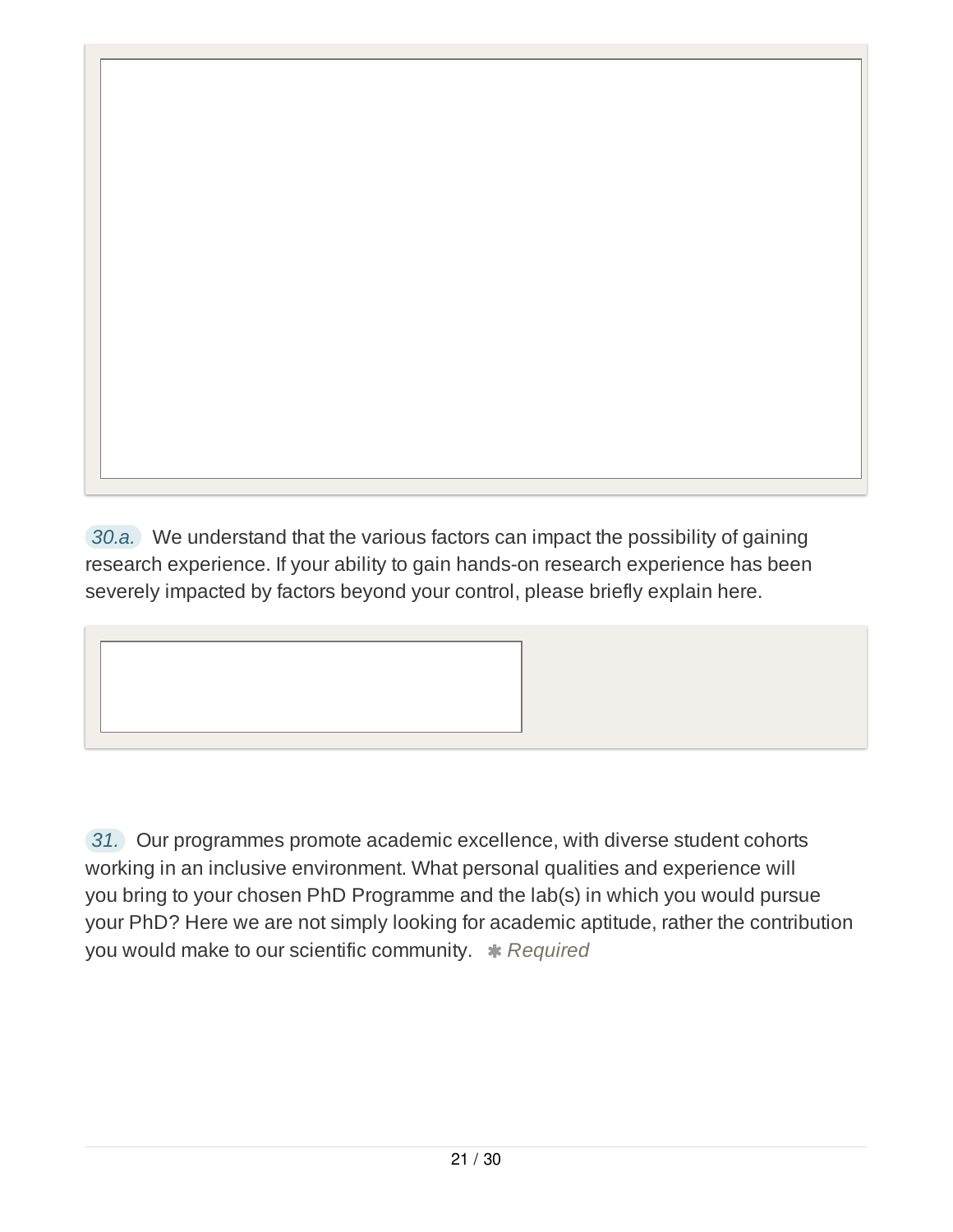*32.* Please describe up to four achievements that you are proud of and would like to highlight to the panel. These can be academic or non academic achievements but we would encourage you to include at least one of each.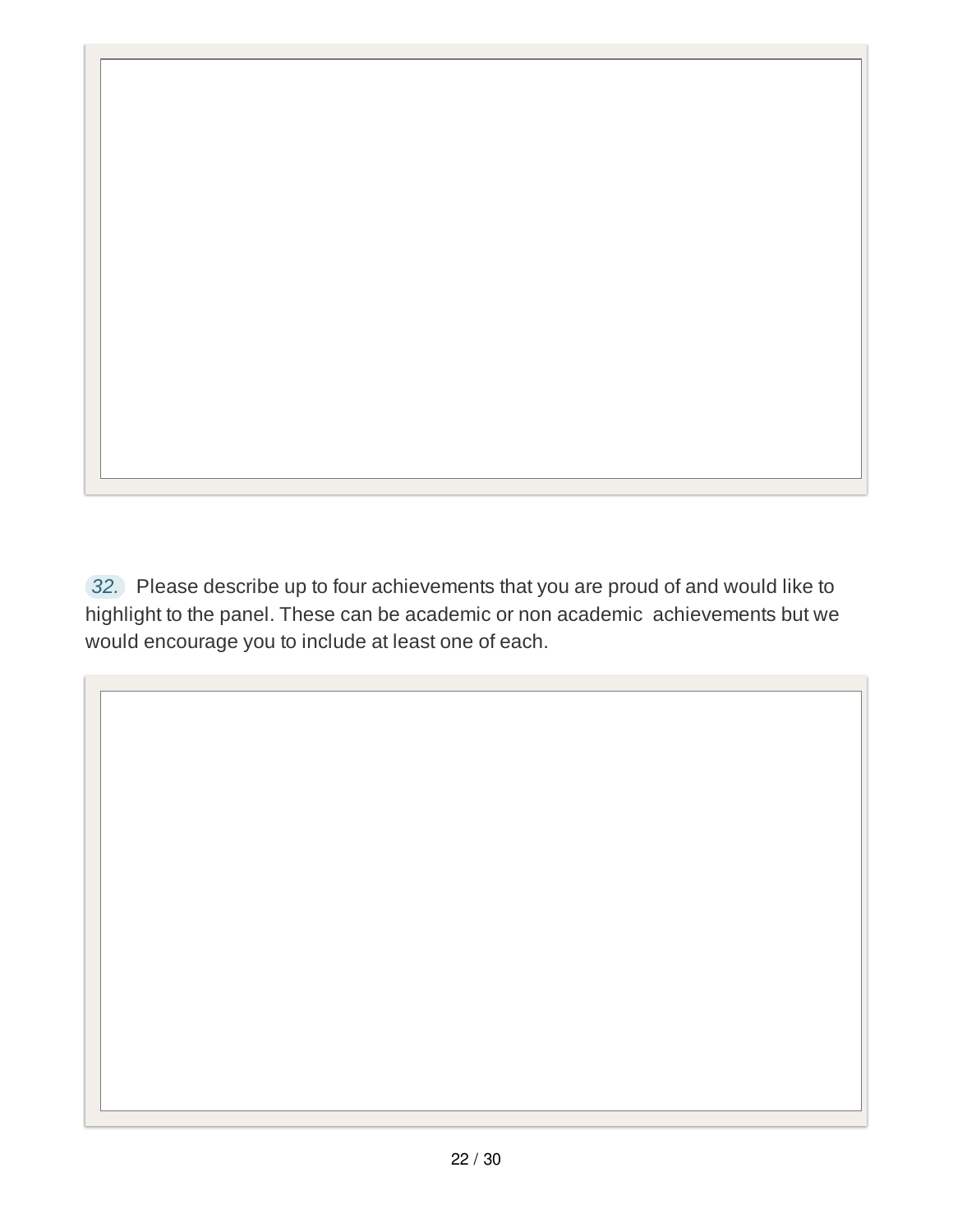*33.* Do you have any other significant experience that you want to tell us about? This can be academic or non-academic, we aim to recruit inclusively and so if you have significant non-academic experience, you can tell us about it here. We want to encourage you to write about what is relevant to you but you could include examples of experience in presenting and sharing knowledge, collaboration/team-working skills, positions of responsibility or evidence of your commitment to activities or groups important to you.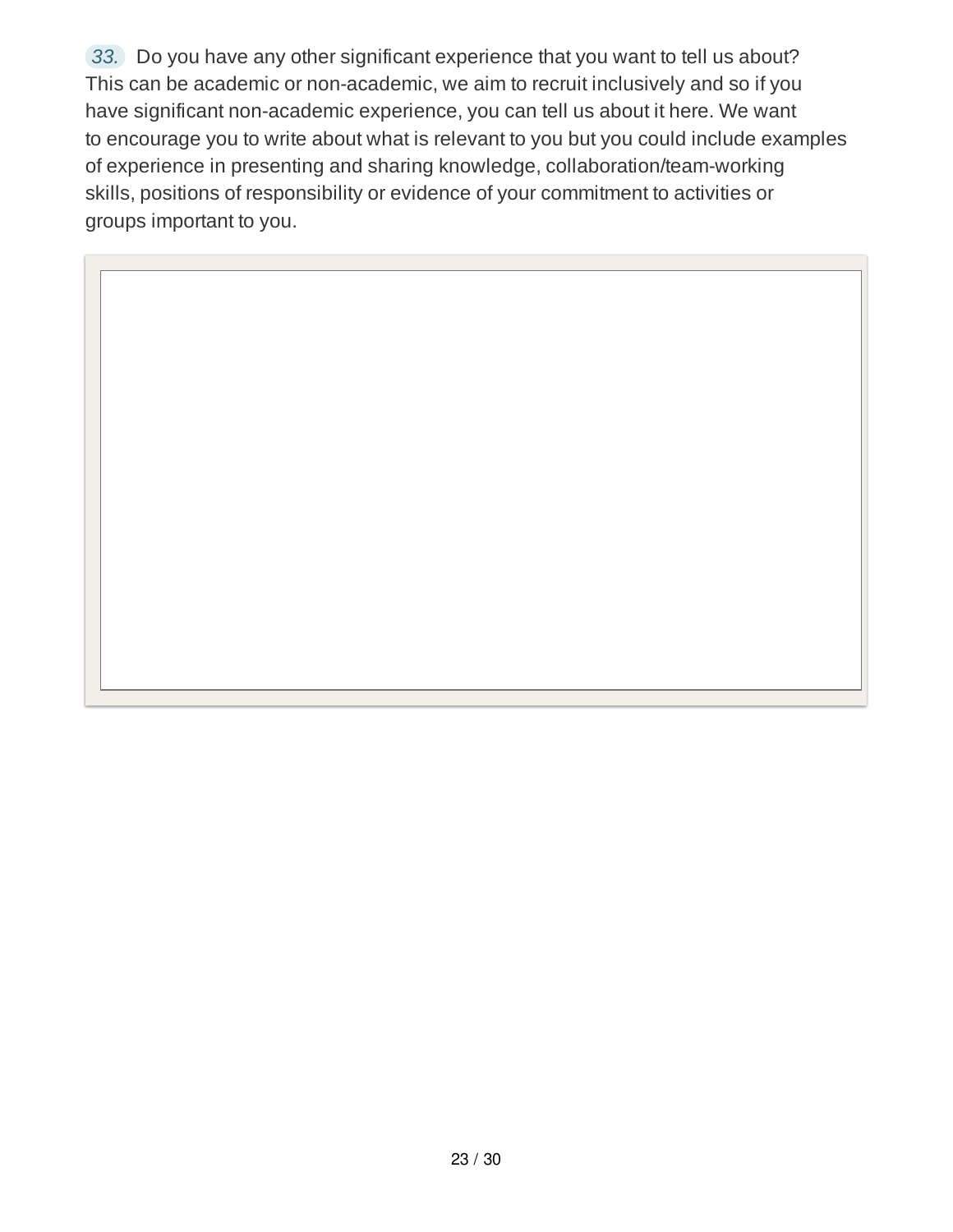## Page 10: References

Please provide us with the names and contact details of two referees that we can get in touch with if you are shortlisted for one of our PhD programmes. You should tell us how you know the person listed e.g. lecturer.

| 34. Referee 1 - Name * Required     |  |  |  |
|-------------------------------------|--|--|--|
|                                     |  |  |  |
| 34.a. Email address * Required      |  |  |  |
| Please enter a valid email address. |  |  |  |

*34.a.i.* Confirm email address *Required*

Please enter a valid email address.

*34.b.* Contact telephone number

*34.c.* Relationship to you - how do you know this referee?

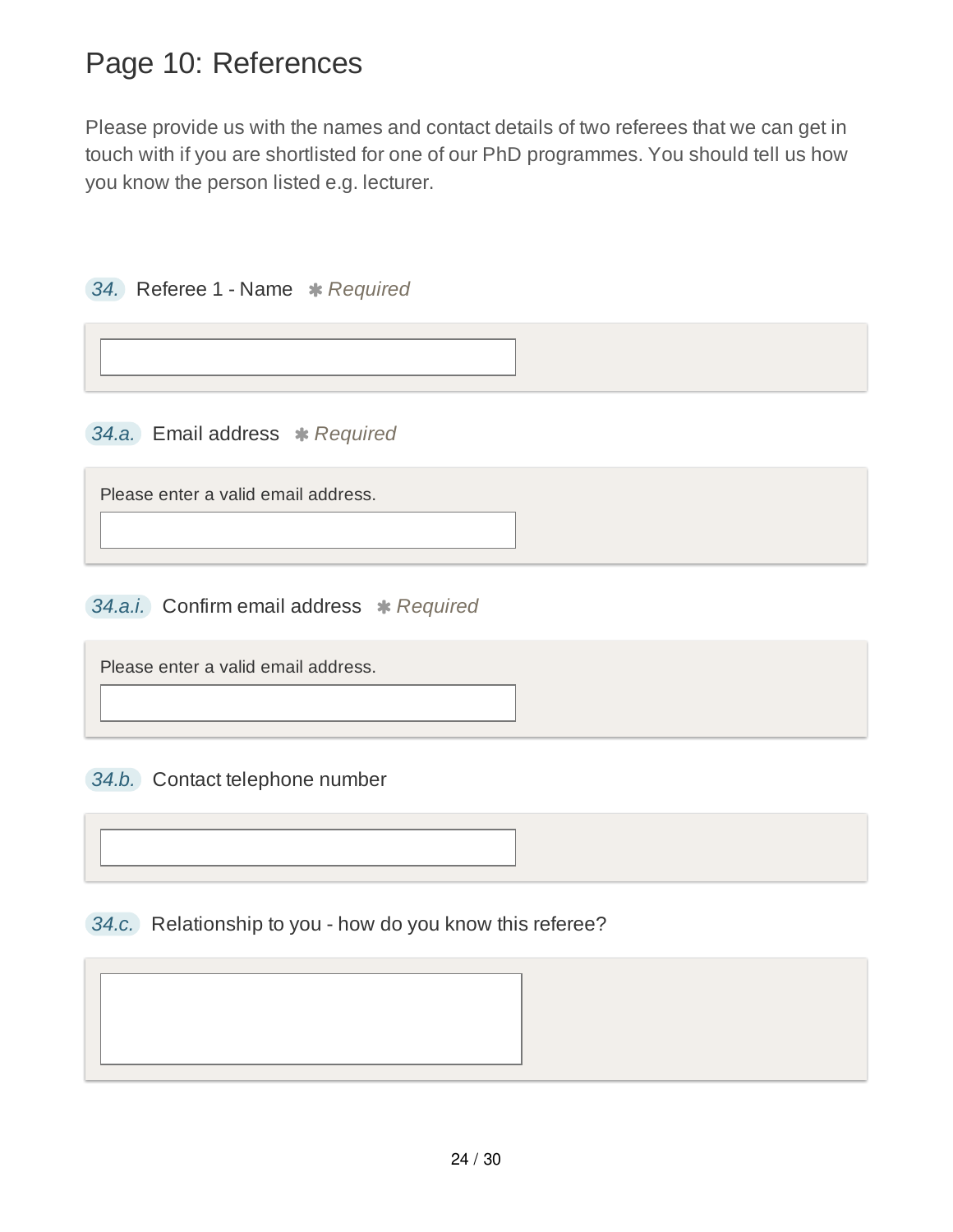*35.a.* Email address *Required*

Please enter a valid email address.

*35.a.i.* Confirm email address *Required*

Please enter a valid email address.

*35.b.* Contact telephone number

*35.c.* Relationship to you - how do you know this referee?

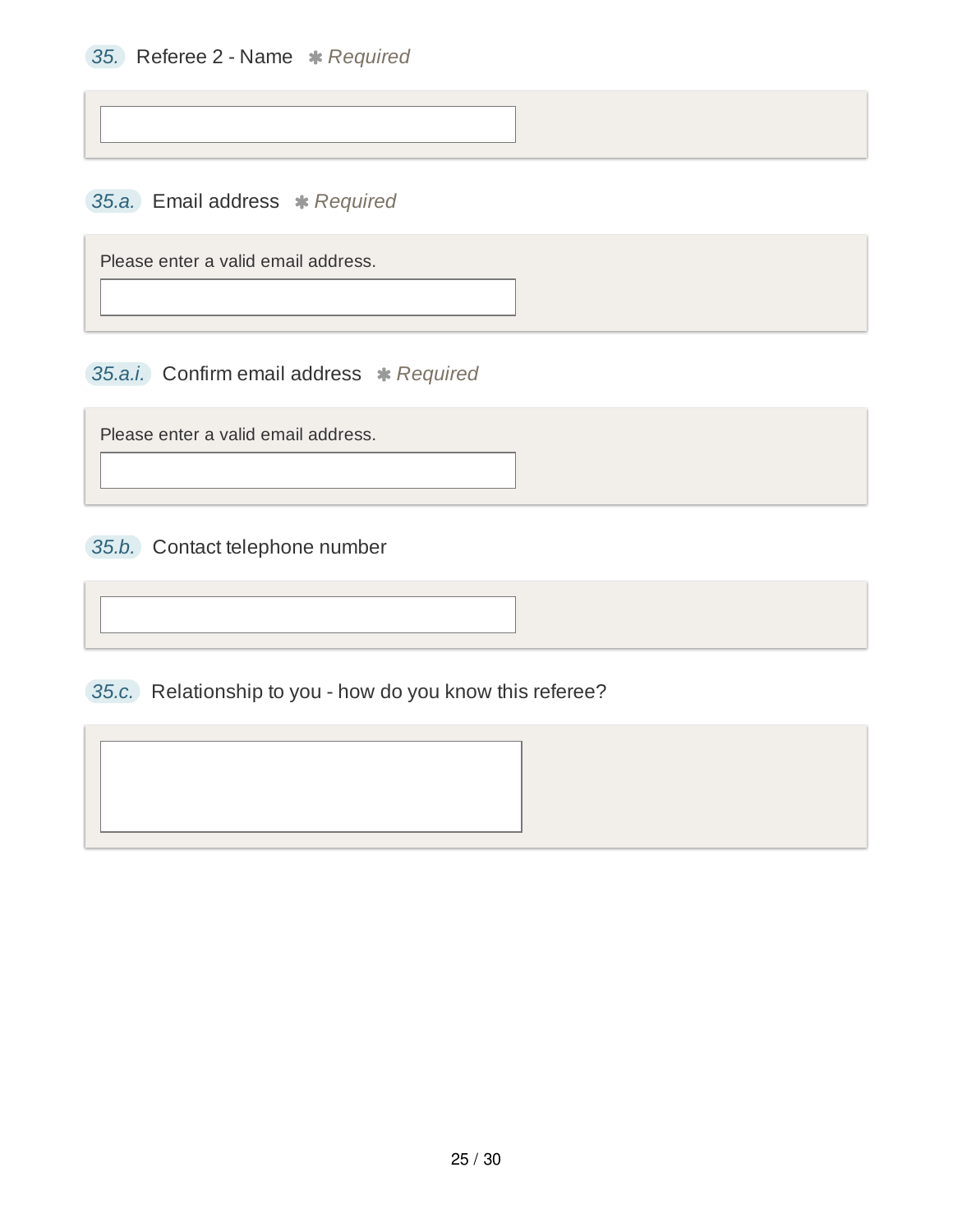# Page 11: Additional Information

*36.* If you are successful, would you want to be able to study for your PhD part-time? *Required*

### **El** More info



*37.* Have you applied, or are you planning to apply, to a PhD Programme at another University? This will not affect our decision. \* Required

*38.* Have you applied to do a PhD with us before?

- Yes
- No
- $\circ$  Prefer not to say

*38.a.* Which year did you apply?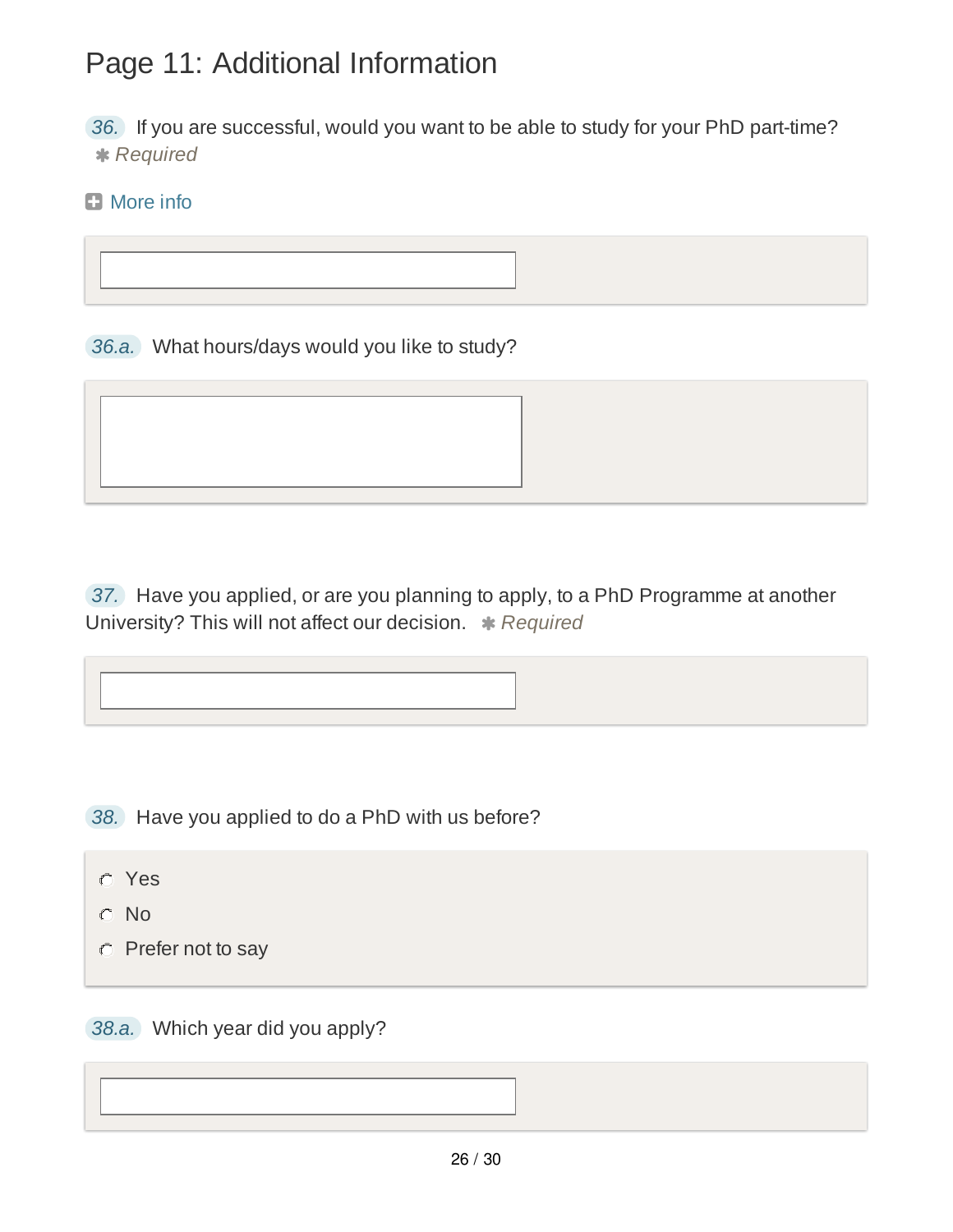*39.* If there is anything that you want to tell us about that hasn't been covered in the previous questions, please let us know here.